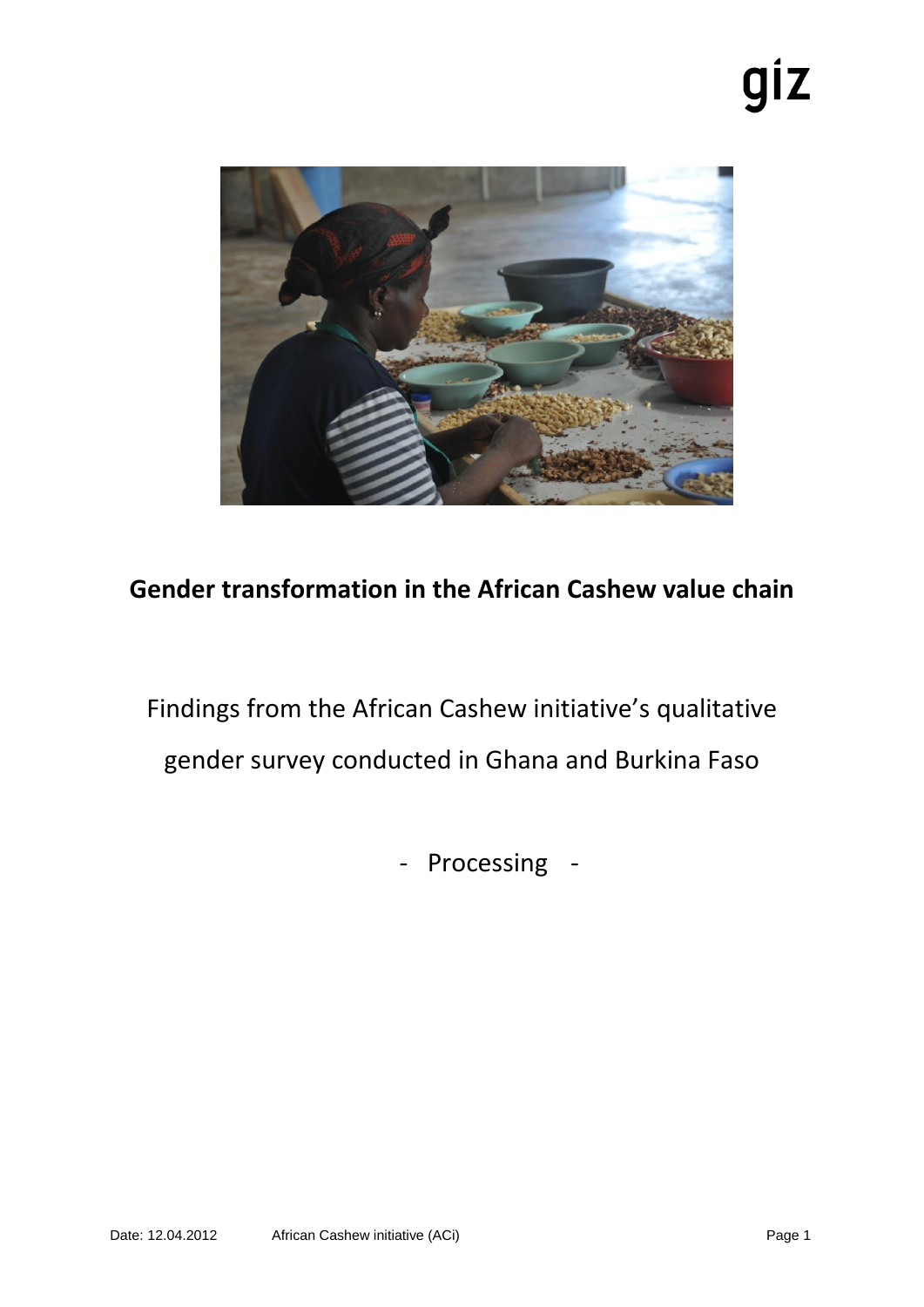# giz

# **Table of contents**

|                                                                           |                                                                   | Page           |
|---------------------------------------------------------------------------|-------------------------------------------------------------------|----------------|
|                                                                           | 1. Introduction: Gender in rural development and agro-processing  | $3 - 4$        |
|                                                                           | 2. The African Cashew initiative (ACi) and its approach to gender | $4 - 5$        |
|                                                                           | 3. Qualitative gender survey: An overview                         | $6 - 7$        |
|                                                                           | 4. Gender-related findings                                        | $\overline{7}$ |
| Finding 1: Employment in cashew processing provides an often essential    |                                                                   | $8 - 9$        |
|                                                                           | and long-term income source for rural women                       |                |
| Finding 2: Women are involved in the lower echelons of factory work       |                                                                   |                |
| Finding 3: Women's heavy workloads have increased through factory         |                                                                   |                |
|                                                                           | employment where working conditions are challenging               |                |
| Finding 4: Women are treated equally and have good relationships to their |                                                                   |                |
|                                                                           | supervisors and co-workers                                        |                |
| Finding 5: Women benefit from memberships in sectional groups             |                                                                   |                |
| Finding 6: Employment from cashew-processing gives women their own        |                                                                   |                |
|                                                                           | income source and transforms their lives on many areas            |                |
| Recommendations on awareness-raising for gender equality and women's      |                                                                   | $20 - 21$      |
|                                                                           | empowerment                                                       |                |
|                                                                           | 5. Other findings                                                 | 21             |
|                                                                           | 5.1 Application process                                           | 21             |
|                                                                           | 5.2 Trainings                                                     | $21 - 22$      |
|                                                                           | 5.3 Facilities                                                    | $22 - 23$      |
|                                                                           | 5.4 Medical services                                              | $23 - 24$      |
|                                                                           | 5.5 Contracts                                                     | 24             |
|                                                                           | 5.6 Child labor                                                   | $24 - 25$      |
|                                                                           | 5.7 Further recommendations and best practices                    | $25 - 26$      |
|                                                                           | 6. Conclusion and perspective: Gender pays off                    | $26 - 27$      |
|                                                                           | List of figures                                                   | 28             |

| ызы от пригез     | 20 |
|-------------------|----|
| <b>References</b> | 28 |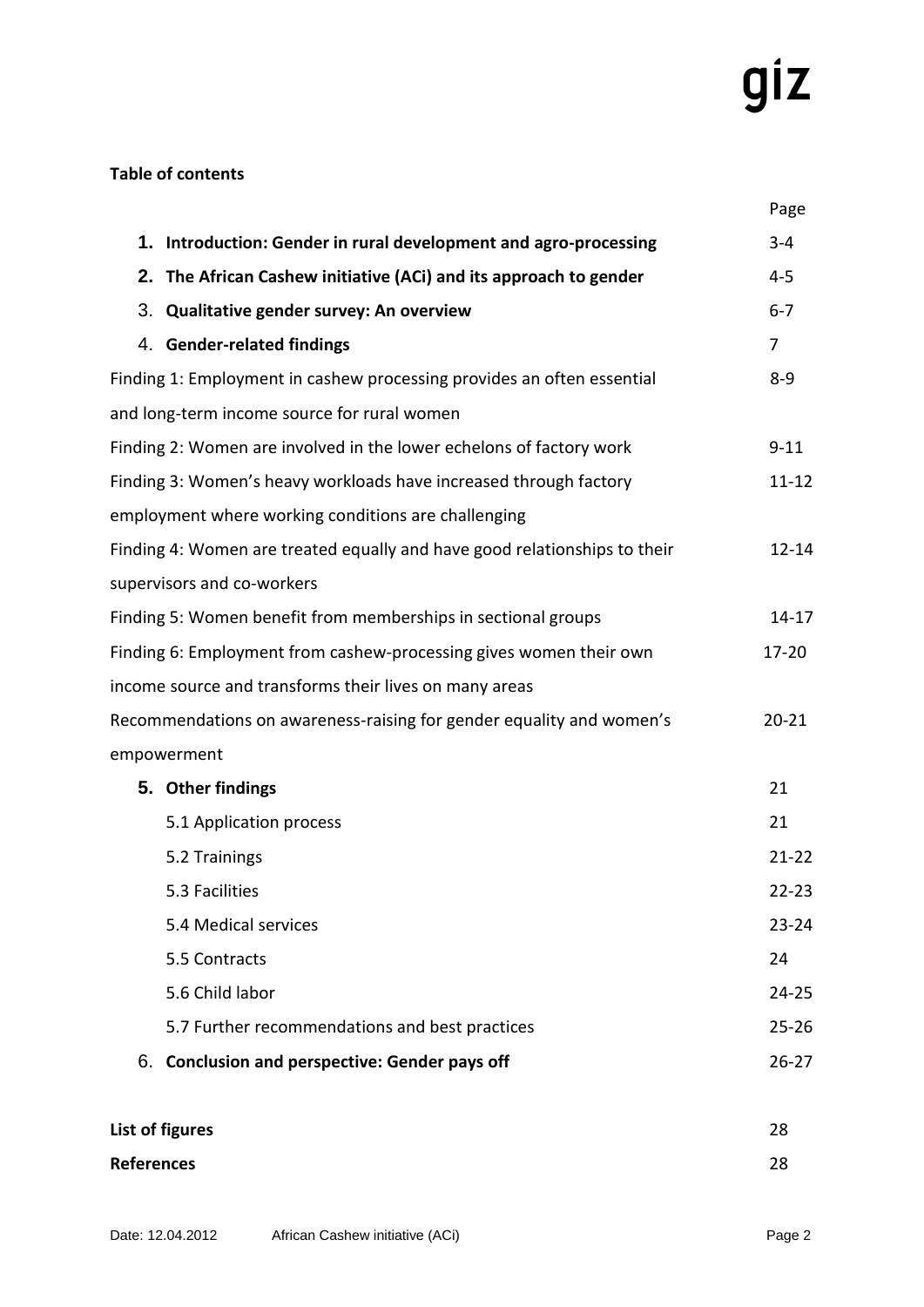# **1. Introduction: Gender in rural development and agro-processing**

Women in general and in particular female household heads experience several disadvantages in rural environments. They lack access to land, credit, information and other resources, often as a result of unequal social and cultural beliefs and male-favored policies in statutory and customary law. Furthermore, women in rural communities are not able to find employment and – if they do – experience lower wages and other unequal treatment (FAO 2002; USAID 2009; World Bank 2007). In addition, women face many constraints with regards to attending school and are less educated than men or women living in urban areas (World Bank 2007). Due to male migration, early death, separation and divorce there is a steady rise of female-headed households and many of these women are left behind without social capital and without effective decision-making power in communities.

These shortcomings are globally often reflected in women's engagements in agro-processing where women are disadvantaged and only find low-paid employment. Because of their lack of agency and low education levels, women do not participate in unions and organizations and are often exploited in these factories, face insecure and unhealthy working conditions, short-term contracts and long working hours (USAID 2009). Here, women are mostly employees in the factories and do the hardest and time-consuming tasks while men take over management and leadership roles and control the markets and mechanization (Coles & Mitchell 2011, see also Duggan 2011). The results are male domination, exclusion and discrimination of women and unequal power relationships. Besides, since women's worker's unions lack organization and leadership skills, participation and empowerment is not facilitated for achieving greater gender equality.

In the household, women carry out demanding unpaid domestic activities such as preparing food, cleaning and child- and relative-care as well as carrying water and finding firewood. Time allocation studies demonstrate that women work more hours than men, have higher burdens and are therefore not able to attend community or organizational meetings (Sen & Ostlin 2011; USAID 2009). In addition to these severe challenges women are moreover often not involved in decision-making and have no bargaining power so that they might not have control over 'their' income and share of the household revenues. Various research carried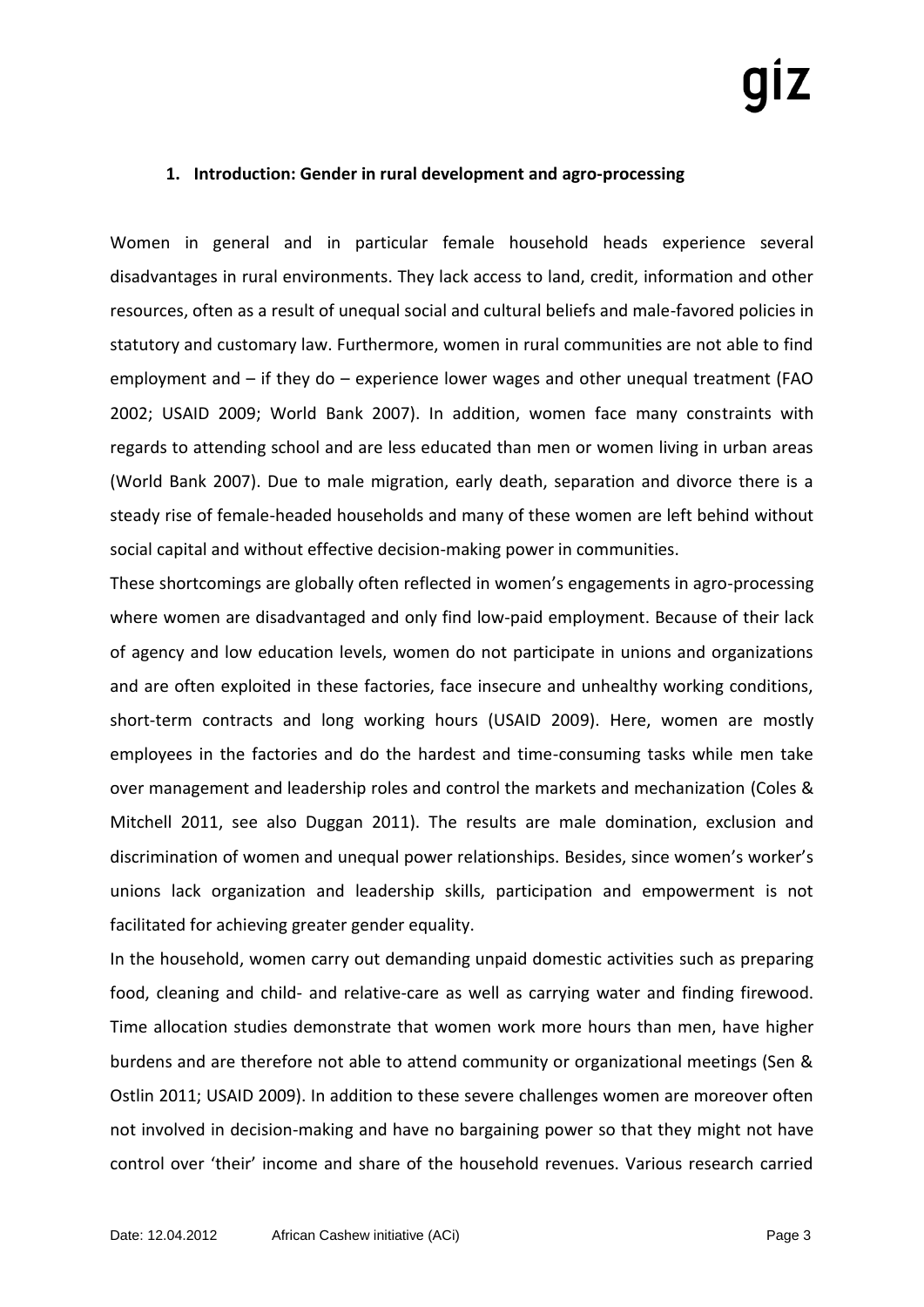out concludes that this is counterproductive since it is evident that women spend money more usefully and sustainably than men and invest for example in food supply and children's education (e.g. Visvanathan & Yoder 2011). Therefore, as examined in various research projects and outlined in the gender strategies of multilateral, donor and implementing agencies, investing in women's empowerment in rural contexts does not only consider women's rights and creates greater gender equity but does also lead to economic growth and higher productivity levels.

The aim of this research is to examine if these general findings from the academic and institutional literature hold true for the cashew sector and to what extent. This will be done after a short overview about the African Cashew initiative (ACi), the initiator of this survery, and how it approaches gender in its intervention.

# **2. The African Cashew initiative (ACi) and its approach to gender**

The *African Cashew initiative* (*ACi*) focuses on organizing and supporting cashew producers and processors in five project countries (Burkina Faso, Ghana, Benin, Côte d'Ivoire and Mozambique). It is expected that within four years (2009 to 2013), 5,500 new jobs – 70% of them for women – will be created in cashew processing and that 150,000 small-scale cashew producers will generate USD 15 million in additional income per year. Including the producers' family members, the targeted number of beneficiaries amounts to 1.2 million rural poor and therefore highly contributes to sustainably reducing poverty.

Gender is an important component of the African Cashew initiative (ACi) with one of its main aim being to promote employment opportunities mostly for women in the processing sector and ensuring women's equal representation and participation along the African cashew value chain through mainstreaming activities. Moreover, since public and private partners are part of ACi, these sectors have a strong interest in gender as promoting women's talents and capabilities has a positive relation to a strengthened competitiveness and increased profitability of the cashew value chain.

The cashew industry traditionally relies on the participation of both women and men in production and processing. Women's involvement in farming and factory activities is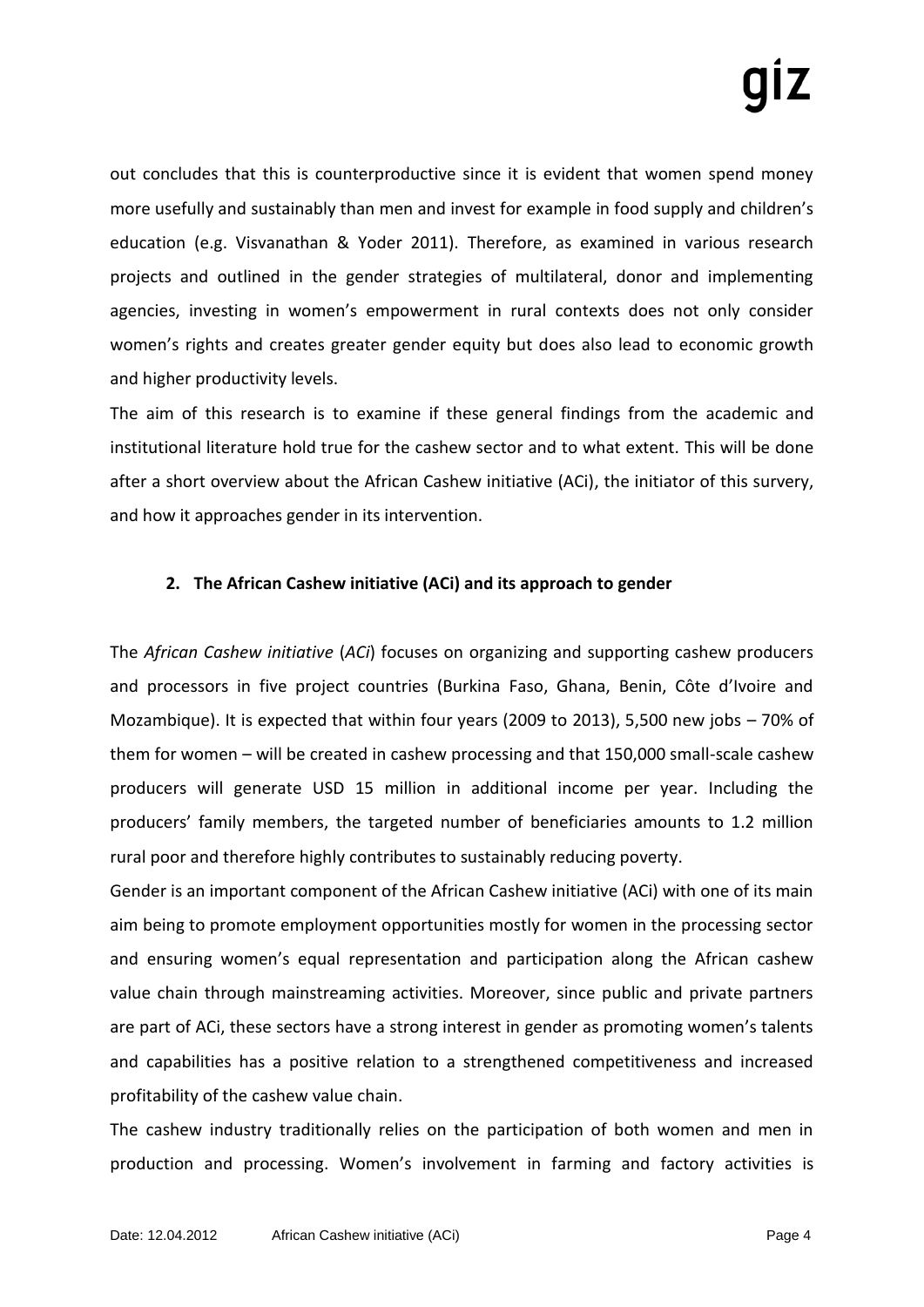therefore not a new development and investment in the cashew sector offers simultaneously an excellent starting point for an intervention to achieve women's empowerment and greater levels of gender equality. With regards to quantitative figures, successes can already be seen as the majority of jobs newly created in the processing plants through the support of ACi are for women as Fig. 1 illustrates.



### **Fig. 1: Additional jobs created in processing (all project countries, excluding Mozambique)**

Besides considering sex-disaggregated data and mainstreaming gender within all project interventions, ACi moreover implements specific activities especially targeting women for income-diversification such as beekeeping or nursery management and has various other instruments ensuring that gender holds a vital place in the project (see Fig. 3).



**Fig. 2: ACi's gender approach**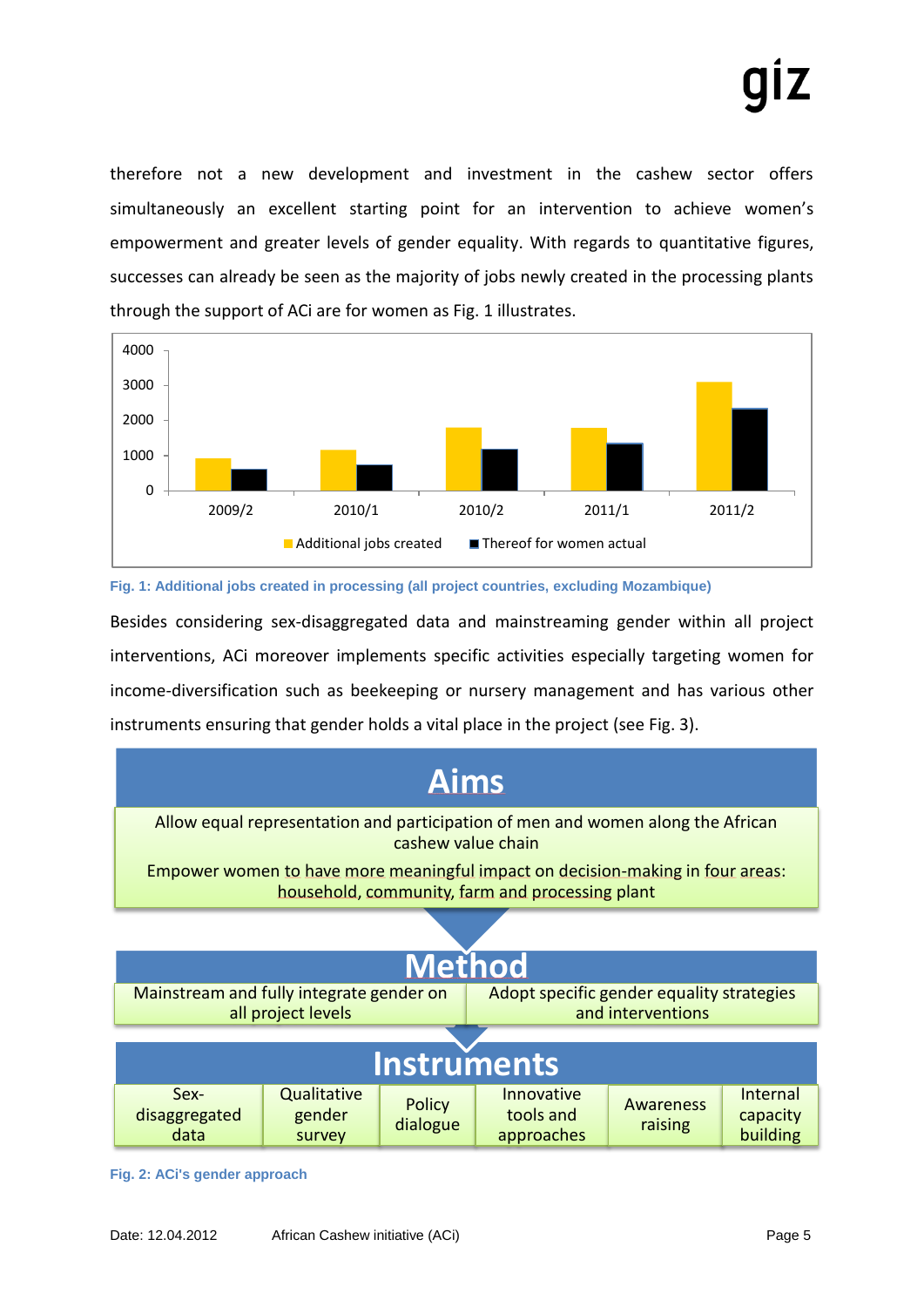# **3. Qualitative gender survey: An overview**

As part of ACi's gender approach, this paper will present the findings from a qualitative gender survey. The research was conducted by ACi's gender team with the support of the respective country staff in Ghana's Brong-Ahafo region as well as in three regions of Burkina Faso (Cascades, Hauts-Bassins, and Sud-Ouest). In this regard, the employees and managers of two processing plants (one low scale, one high scale) in each country have been interviewed making it possible to compare shortcomings and successes and facilitate lessons learned and best practices.

|                            | Ghana         | <b>Burkina Faso</b> |
|----------------------------|---------------|---------------------|
| <b>Factory hands</b>       | 12 (10 women) | 12 (9 women)        |
| <b>Processing managers</b> | 3 (all men)   | 2 (one woman)       |

**Table 1: Interviews conducted** 

Ghana and Burkina Faso were chosen since the countries represent very different sociocultural contexts and population structures. This has lead to different results and allows multiple starting points for comparison.

The main objectives of the research were to

- Examine the current situation of men and women $<sup>1</sup>$  in the cashew sector</sup> (production and processing)
- Analyze ACi's intervention on four environments: household, farm, community and processing plant



**Picture 1: Interview in processing plant**

Besides the specific research questions, two main hypotheses have been identified:

- 1. Women are empowered, have a higher self-esteem and have more meaningful impact on decision-making in the household and community
- 2. Women and families spend their increased income preferably on children's education, health, food supply etc. improving the well-being of household members, and reducing rural poverty

 $1$  The term gender applies both to men and women, in the context of rural development in Sub-Saharan Africa, women are the primary target group since they face more disadvantages.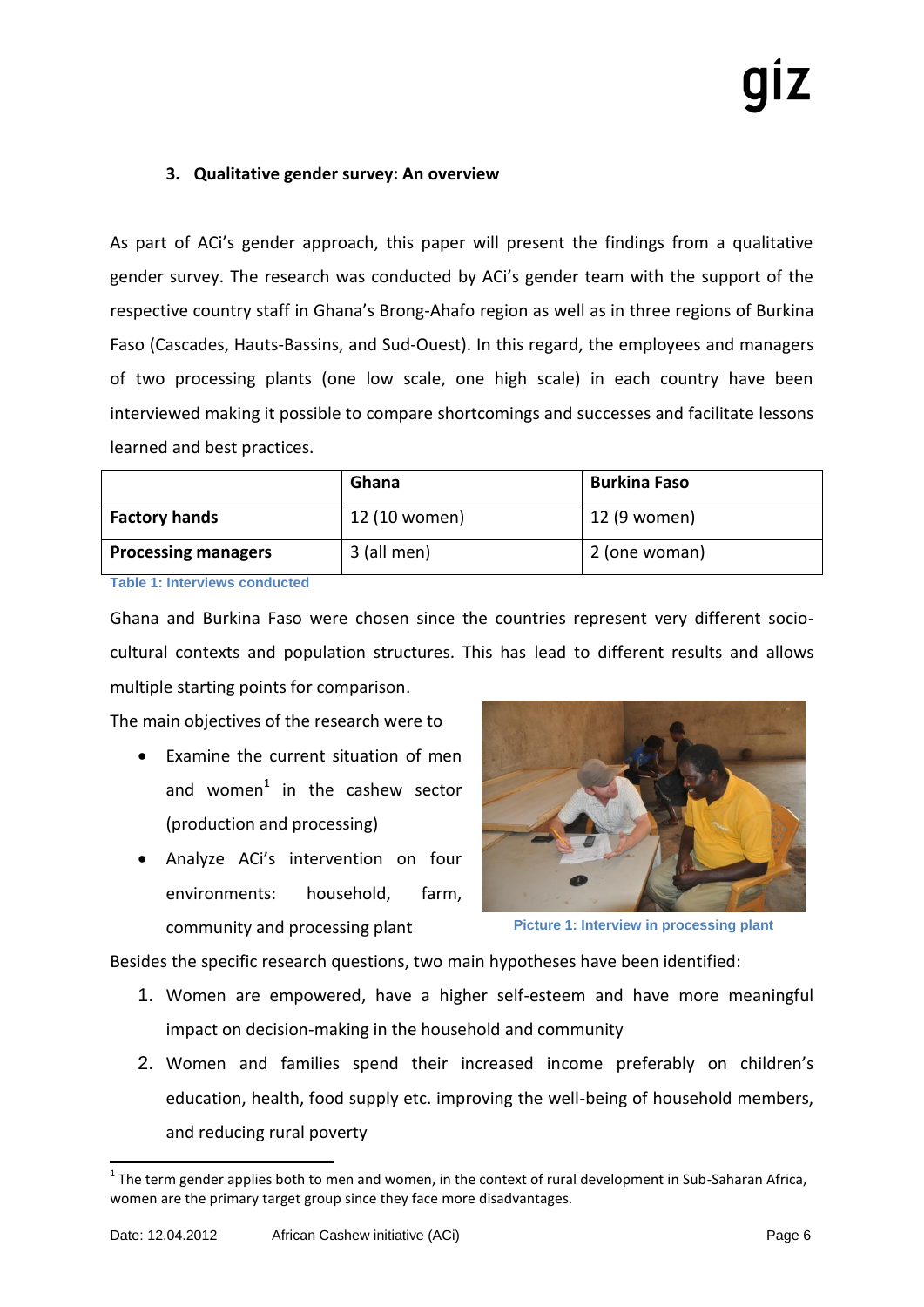The research also renders a contribution to ACi's internal M&E system which considers sexdisaggregated figures in its analysis but also needs a qualitative sphere not only to verify successes, identify areas for improvement and give recommendations but also crucially to include the beneficiaries and listen to their perception of the initiative.

The following section presents findings from the processing side  $-$  a different survey conducted with farmers shows the outcomes regarding production. If not stated differently, findings apply to both countries and the same or similar answers, statements or reasons have been given. Since the number of persons asked is limited and not all questions have always been asked (flexible character of interviews with open-ended questions) the study will not work with numbers and figures to verify findings but with statements from people and words like often, many, sometimes, few, etc. in order to give tendencies. It is furthermore important to note that findings have general character and do not always apply to all factories. At the end of most sections, limitations, recommendations and best practices are given to facilitate follow-up action.

# **4. Gender-related findings**

Findings in the processing sector have not  $$ unlike in production – been considerably different between Ghana and Burkina Faso. In the manual sections (shelling, peeling, sorting etc.) traditionally more women are employed since men often see the income as too low and perceive the work as being for women.



**Picture 2: Reseach in processing factory**

This is changing however and especially in the shelling section more and more men are employed. The average worker at the factory is single, young and low-educated – generally very poor people.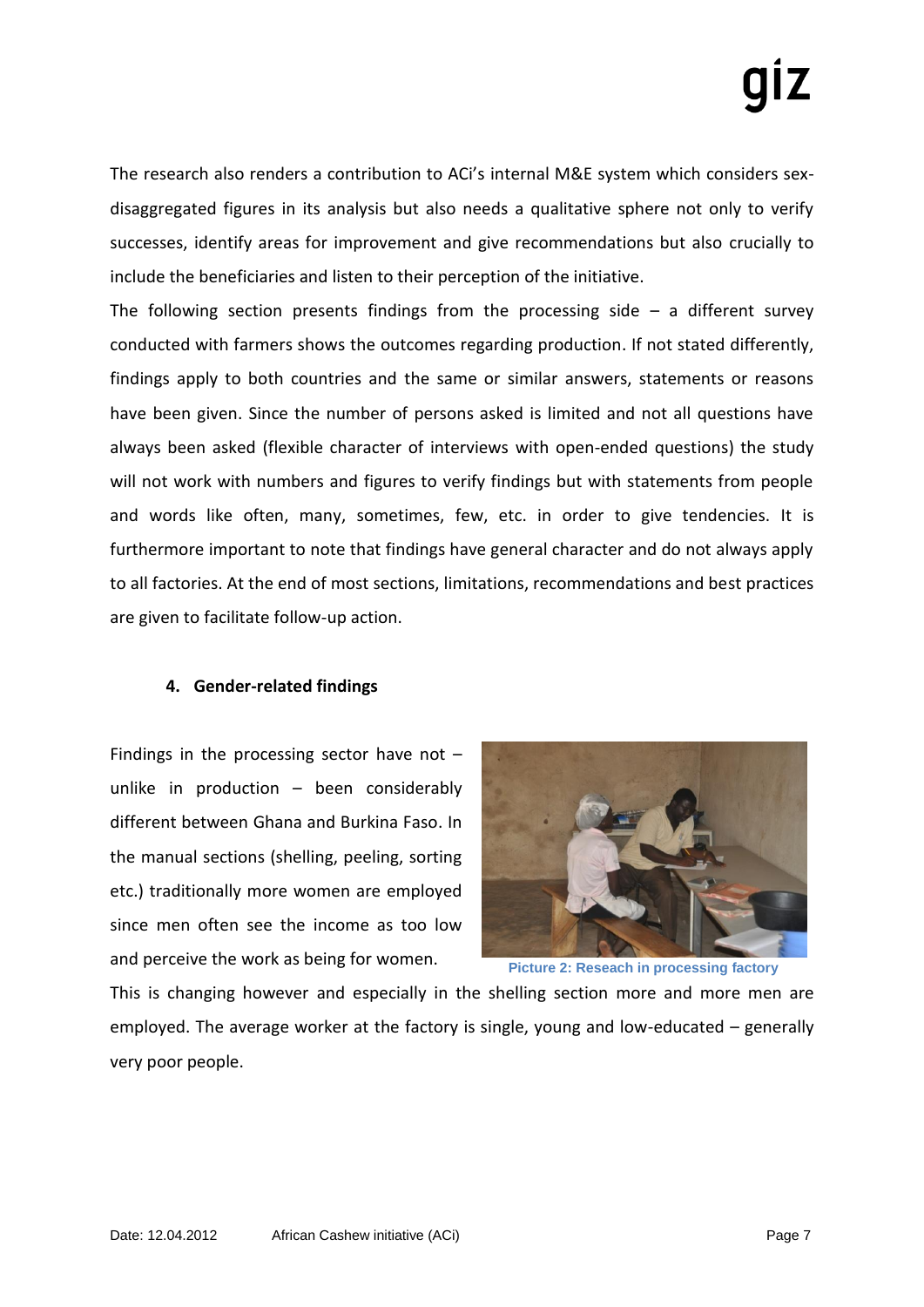# **Finding 1: Employment in cashew processing provides an often essential and long-term income source for rural women**

Revenues from the cashew-processing factories offer an important income source particularly for single, widowed or separated women who cannot count on the husband as the primary breadwinner. All respondents reported an increased income due to working in the factories where they work because of following reasons:

- Get money for sustained life
- Had no work before
- Low education hinders employment in other sectors
- Little economic opportunities in rural environments

*"In this community you cannot get any other work"* (Man, Ghana)

*"After completing school there was no money so I decided to come and work here"* (Man, Ghana) *"I work at the factory to help my husband with the expenses and as well resolve my own problems without the help of my husband"* (Woman, Burkina Faso)

*"I work in the factory to improve the standard of my life"* (Woman, Burkina Faso)

*"The money I earn at the factory allows me to eat three meals a day"* (Woman, Burkina Faso) Moreover, factory hands and especially women perceive work in cashew-processing as a long-term opportunity. Interviewed processing managers agree and point out the many applications they receive, particularly from women.

*"Yes, I want to work here for a long time. It brings me money to take care of my children"* (Woman, Ghana)

# *Limitations*

Women often take up the work opportunity because of desperation and little economic opportunities in rural environments and not because they particularly like the job. However, women with low education and lack of agency also have to find a job and therefore cashew processing has a direct impact on the 'poorest of the poor'.

*"Due to my low education, this is the only job I could do. These factories have really helped those of us who did not attend school"* (Woman, Ghana)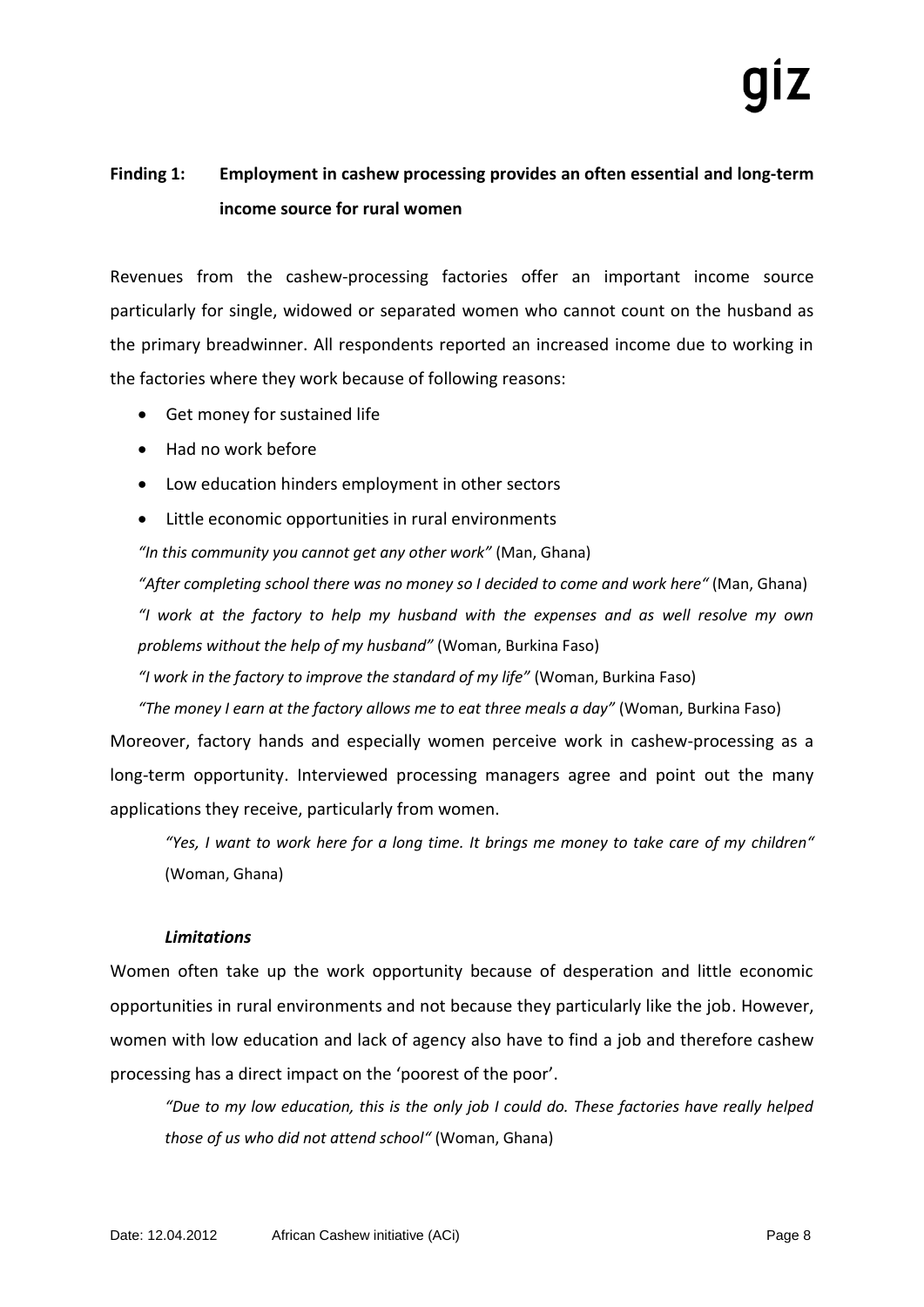### *Differences Burkina Faso-Ghana*

In Ghana, workers stated more often than in Burkina Faso that they see their future somewhere else, e.g. they want to further their education or save money from the work in cashew processing for a start-up business. In Burkina Faso, almost no employee wants to leave the job, not even in the long term.

*"I have never looked for a different job since these opportunities are rare and it is not easy to get a job. This work God has given to me"* (Woman, Burkina Faso) *"Before the burdens were hard for me but with the money from the factory I do not feel these so much anymore"* (Woman, Burkina Faso)

# **Finding 2: Women are involved in the lower echelons of factory work**

There are no differences in the gender division of labor for processing  $-$  illustrated in Fig. 3 – between Ghana and Burkina Faso.



**Fig. 3: Gender division of labor (processing)**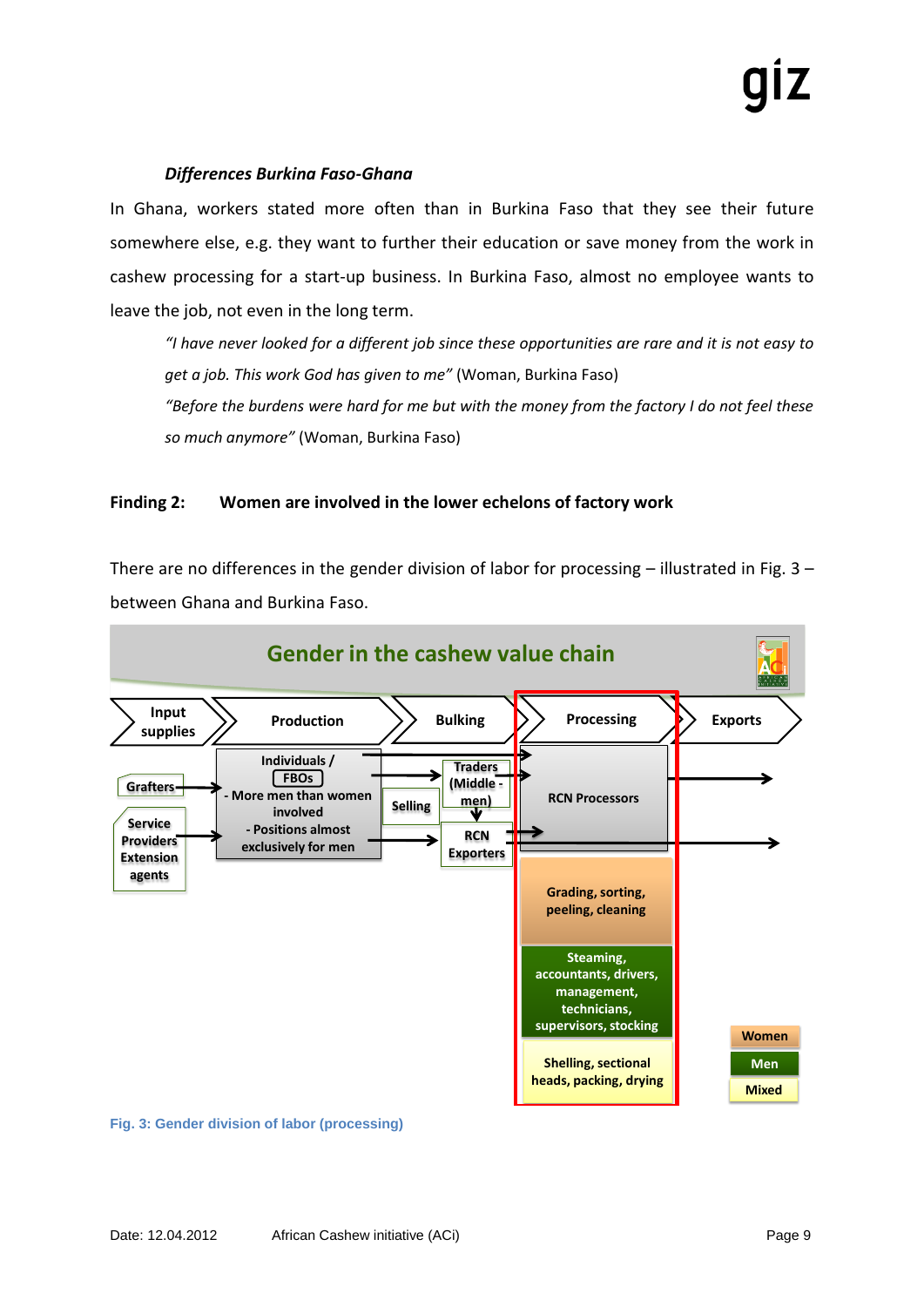As the figure shows, women mainly do the peeling, cleaning, grading and sorting.

*"In the peeling sections only women are allowed because they have more patience and will not chew the cashew"* (Man, Ghana) *"It is feminine; it is not for the men"* (Man, Burkina Faso)



**Picture 3: Women working in processing**

Women were first reluctant to doing the shelling/cracking but now they are also engaged in it. This shows that women can also do tasks perceived as heavy or with machines so this could lead to more women being also involved in other formerly male-dominated activities. Shelling is the only real mixed manual section in the factories. Men are more involved in the steaming: Respondents shared that women have less power, cannot work at night, cannot carry heavy loads and show no interests in being employed in that section. Also, higher positions (supervisor, production manager, and director), further office jobs (accountants) or traditional male jobs (watchmen, driver, mechanics, and technicians) are occupied predominantly by men. Even in one factory visited which was established to create employment opportunities for women, where only women are supposed to work and where female directors are in charge these positions are held by men. This exemplifies that finding qualified and knowledgeable female personnel is rare due to deeper lying constraints in education and society. Hence, managers – even if female – often have no choice but to employ men for these jobs. Moreover, sectional heads (see Finding 5) who usually do not earn more but have a more powerful position in the group and factory are predominantly men.

### *Recommendations*

To facilitate equal representation in all manual section, one manager interviewed lets the employees themselves decide where they want to work if spaces are available in different sections. Concerning the non-manual sections, incentives have to be created to engage women more in higher-paid jobs: e.g. more women in leadership positions and with decision-making power would encourage other women to participate. Quotas in higher job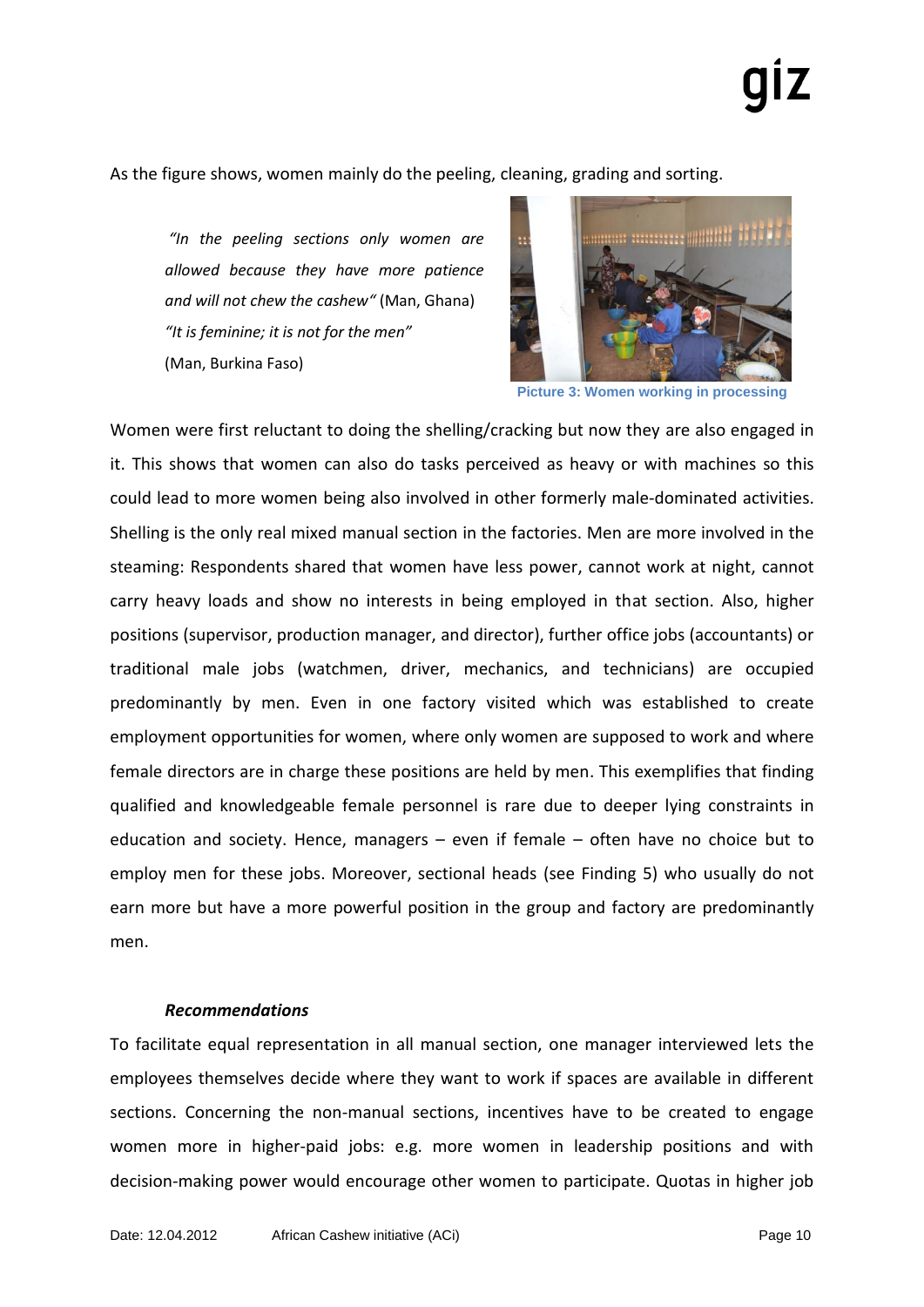positions might be a first possible step to achieve that: If the female leaders are successful, they do not only function as a role model for other female employees but men also realize their talents, values and work commitments so that these quotas may become obsolete.

# **Finding 3: Women's heavy workloads have increased through factory employment where working conditions are challenging**

Women work long hours (up to 12 hours a day, 6 days a week) in the factory in order to increase their pay (factory hands are paid per kg they process in the respective section and not per hour). Additionally, they still do most of the housework they have done before. In a family, the older children might take over some chores however women have the full responsibility for the household chores and husbands do not help even when unemployed. If women are single they do all by themselves. Therefore, working hours for women have increased; women work much more hours than their partners and have multiple burdens such as work in factory, household, care, small business or on the farm during harvest season.

*"I do all the work. The work of the man and the housework"* (Woman, Burkina Faso) Due to these tasks, women have limited free time and mostly stay at the house where they work once returning from the factory while the husband goes out more often but also only occasionally.

*"I never have any free time. I'm always busy working in the factory or on the farm"* (Woman, Ghana)

Work at the cashew-processing factories is challenging, tedious and tiring. Employees, especially women, report waist and body pains as well as swollen feet due to the sitting in the peeling section or the standing in front of the shelling machines. Moreover, workers report headaches, and skin rashes that occur if not using coconut oil in handling the cashew nuts which emit an acid liquid. Conversely, other mainly young interviewed employees do not perceive it as challenging and there are normally no serious injuries due to the work.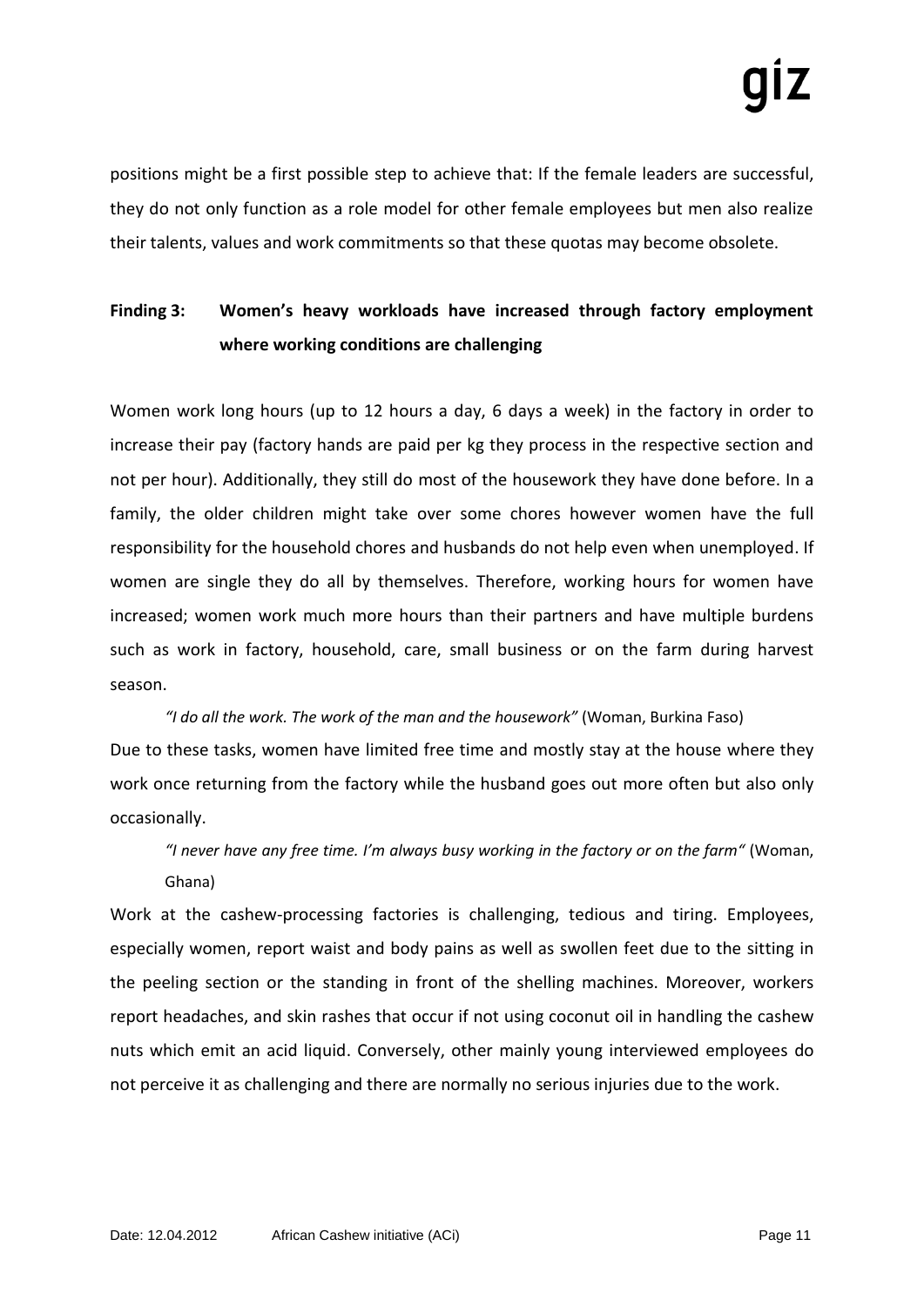Processing managers state that there are no differences in work performances between men and women. It rather depends on the individual of how the tasks are carried out, e.g. how many kilograms they can process in one day. In one factory there was a list displayed with the Top 10 shellers and four of them were women.



**Picture 4: Working in the shelling section**

*"I am proud to say that at the cracking station some women are better than men. They earn a lot of money a day"* (Man, Ghana)

# *Recommendations*

Workers could, under the lead of management, do gymnastics together before starting work or at lunch breaks in order to reduce body pains and be physically fit. In addition, better medical care needs to be provided (see 'Other Findings') and workers should be encouraged to report all injuries and pains immediately to the supervisors in order to get treatment. With regards to time allocation, availability of social amenities will reduce women's time constraints: If tasks are reduced or made easier, e.g. water wells near the house, child care facilities in the community etc. women have more free time. However, also awareness has to be raised to the husbands in order to demand their help and educate them on their women's burdens since men often do not perceive household chores as actual work.

# **Finding 4: Women are treated equally and have good relationships to their supervisors and co-workers**

Factory hands – men and women – have good relationships to their supervisors, managers and directors and feel comfortable at the factory. Women in all four factories visited said that they can go home any time if their children or relatives are sick or if they have to attend a funeral. They can also come back to working in the factory after pregnancy – paid maternity leave is however not supplied. Supervisors and managers (mostly men) however have often paid leave days and are paid by the hour so earn higher wages. Workers feel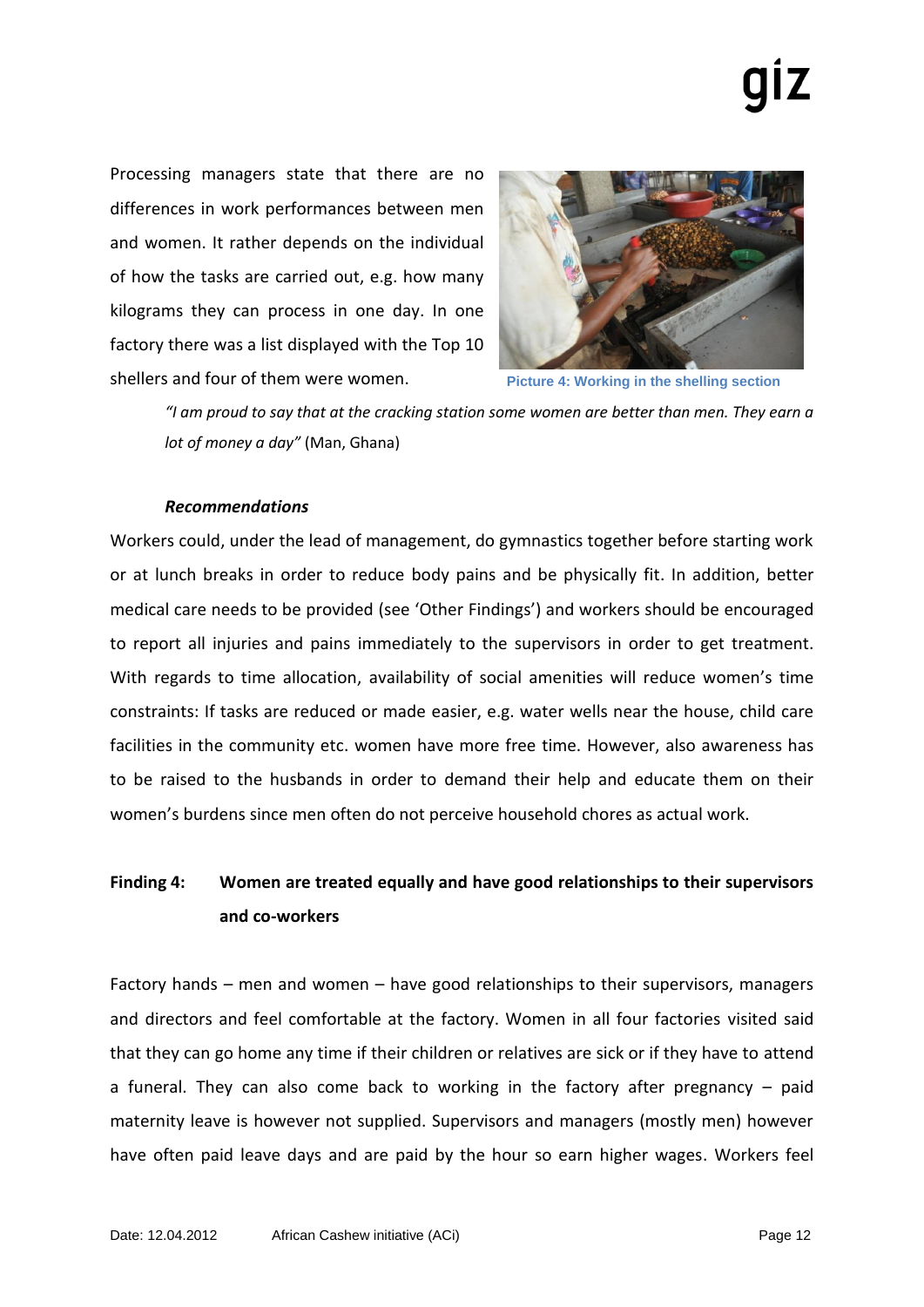encouraged to approach the manager or supervisor with their demands, e.g. asking for a wage advance or a higher salary.

*"My son was bitten by a snake and both the director and the manager came to visit me"* (Woman, Ghana)

*"The manager makes us very happy. He is very easy-going and does not shout at us"* (Woman, Ghana)

"*If a child is sick, you are allowed to go home early"* (Woman, Ghana)

*"If we need money before pay day, they give us loans and then deduct them from our monthly salaries"* (Woman, Ghana)

*"Yes I approached them for a loan to rent a house and it was given"* (Man, Ghana)

*"It depends on how you work. Persons who work more are treated better"* (Woman, Burkina Faso)

Also the relationship to their co-workers is cordial and respectful and there are rarely major problems.

*"I love my working mates. They are very friendly and we have a good working relationship" (Woman, Ghana)*

*"Over here we have a written code: Do not come here if you feel uncomfortable, we do not like screaming at each other" (Man, Ghana)*

*"I work now 2 years at the factory and I feel very comfortable. We form a family at the factory" (Woman, Burkina Faso)*

No cases of abuse, discrimination, harassment against women etc. have been mentioned. Also, men and women do not have problems working alongside and are treated equally by management.

# *Limitations and recommendations*

A few negative viewpoints have been stated, these are however normal in all companies and most workers stated no problems at all. These minor problems were mostly concerned with the attitudes of supervisors or little quarrels or gossip among co-workers.

*"Whenever we tell them they say we are in the process"* (Man, Ghana) *"The younger women here are disrespectful towards me. They also talk to me regardless of the fact that I could be their mother"* (Woman, Ghana) *"Some of the peelers don't do it well which makes sorting difficult"* (Woman, Ghana)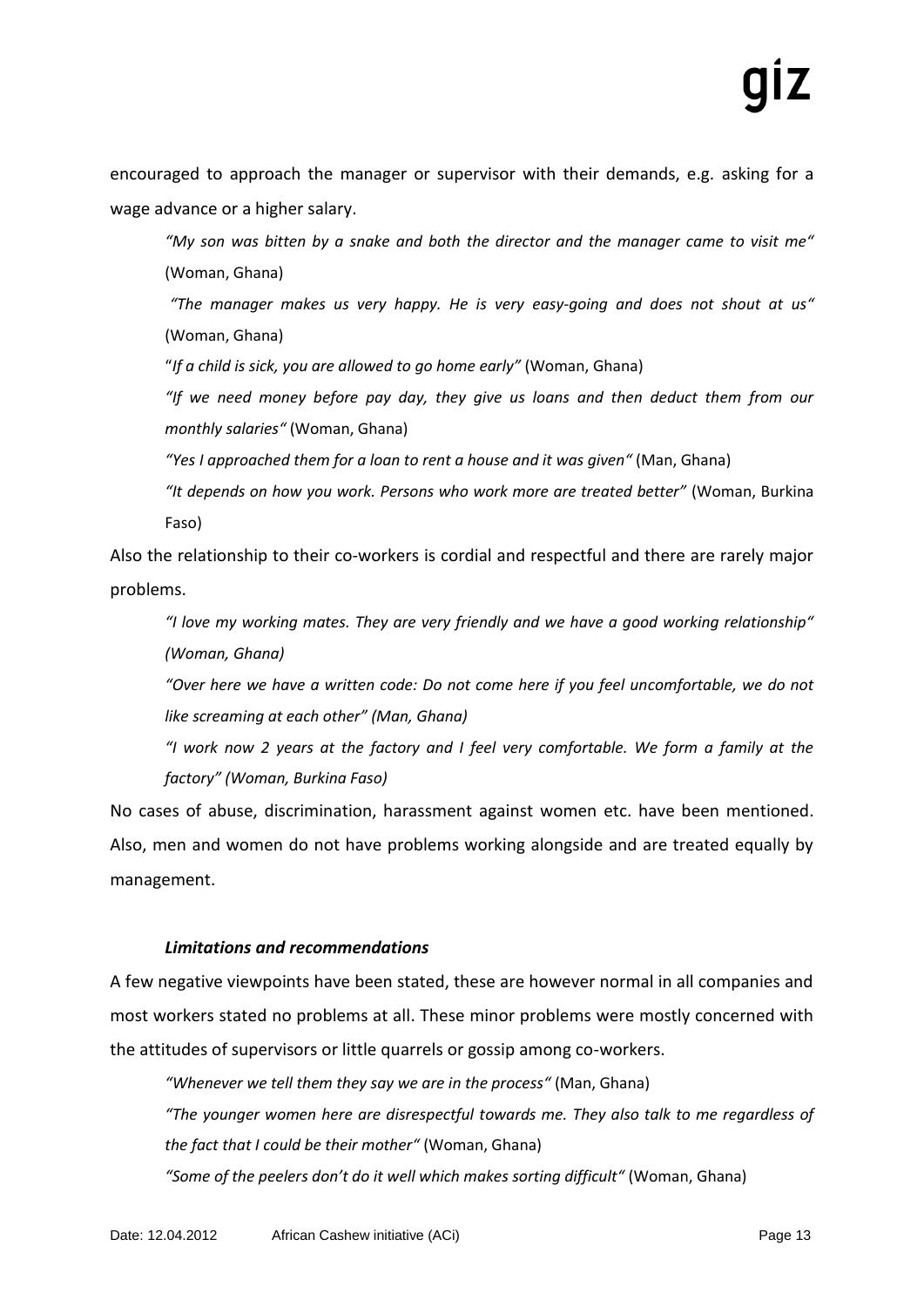Supervisors on the other hand reported the high absences of women who are missing a lot more often than men. This is however understandable since women carry out household tasks and are the ones who stay at home when the child is sick etc. In that sense, more awareness has to be raised and the issue should be mediated so that supervisors understand the reasons behind the absences and women know their rights and responsibilities.

# *Best practices*

- One factory supplies rice to their workers from time to time
- Rewards (e.g. rice, eggs, soap) are given to hard-working factory hands to create incentives for higher work commitments
- Christmas or holiday bonuses
- Facilitate loans for workers who mostly have no other option to get credit in rural areas where banks charging high interest rates: Gives them the feeling of being trusted, enhances working commitments and relationships

# **Finding 5: Women benefit from memberships in sectional groups**

At the factories visited, workers are organized within the specific section they work in. These sectional groups are lead by sectional heads who represent the group to management. Respondents stated following benefits that sectional groups offer:

- Space to solve conflicts, either by themselves or through reporting to the managers
- Sharing of ideas and information in meetings
- Management knows what people want due to meetings with sectional heads, e.g. pay workers through rural banks, establishment of canteen
- People can organize themselves for strikes (has happened in most factories): achieved higher kg-prices for increased salaries
- Access to loans and wage advances
- Know their rights and responsibilities
- Talk about how to improve work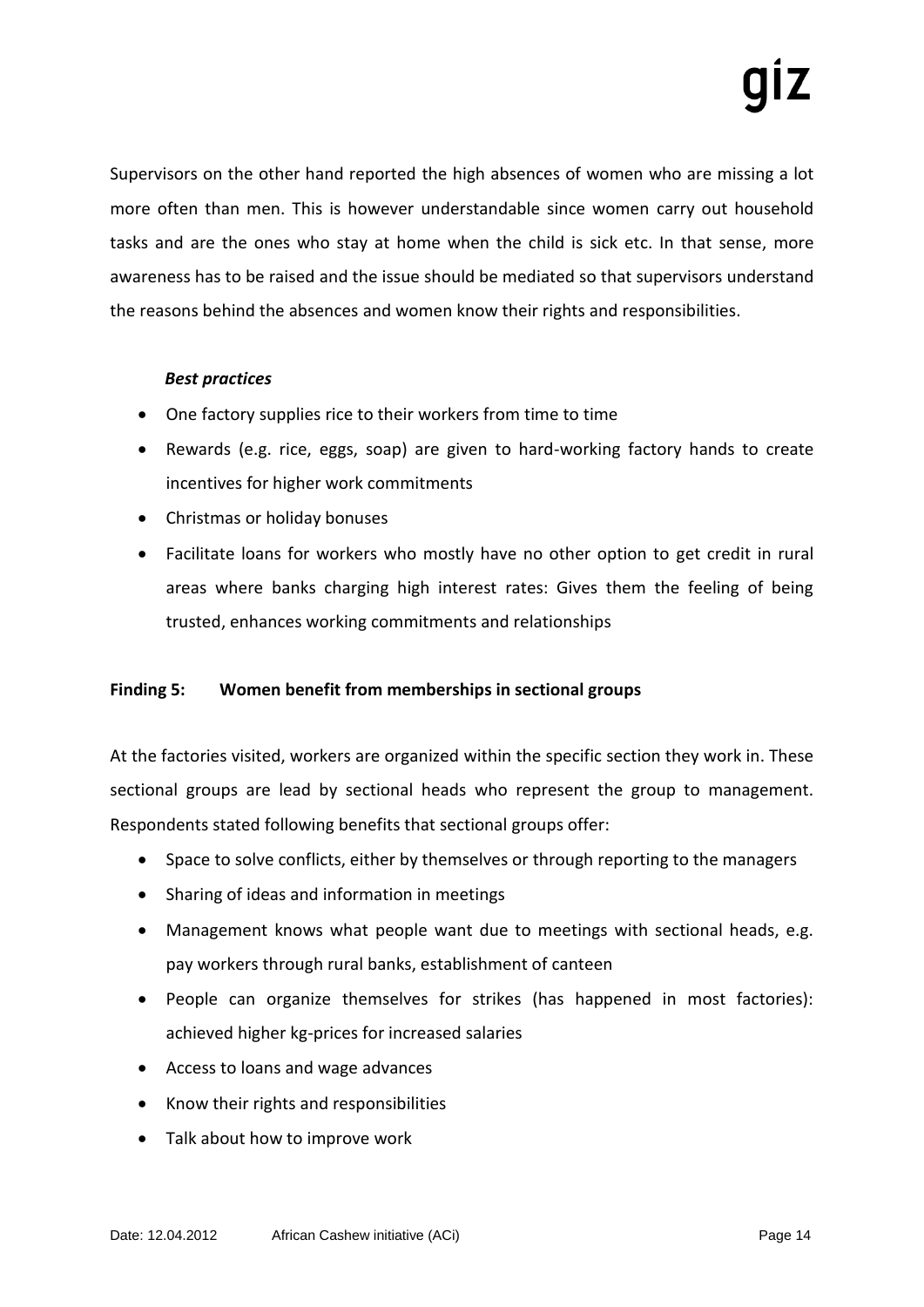*"Yes, we have two representatives who take our concerns to management, e.g. when we need loans or when our machines get spoilt we tell them"* (Woman, Ghana)

*"If I have a problem at work or with my superior I tell it to the delegate who will convoke a meeting to decide on how to solve the problem"* (Woman, Burkina Faso)

Sectional groups have a strong empowering character and women share their ideas and opinions and speak out during meetings. In rural settings, opportunities to be member of a group are rare especially for women. Political community meetings where no women are in high positions are of little interest. The factory is therefore mostly the only and first place where women are part of organizations. Additionally, women in sectional groups have access to social networks and social capital: In the groups they speak also about their private problems as well as give advice to improve their and their family's well-being.

*"Every woman tells her own story"* (Woman, Burkina Faso)

*"Yes we are well organized because we discuss our different problems in the factory and help us too in the workspace"* (Woman, Burkina Faso)

*"They have to speak. We ask them what is your contribution"* (Man, Ghana)

*"I share my opinion because if there is a disputation the sectional heads demand the opinion of all members therefore I share a lot and my ideas are often considered"* (Woman, Burkina Faso)

# *Limitations and recommendations*

Firstly, not all persons in the factories know what to do or who to approach if conflicts arise and moreover do not clearly know what their rights and responsibilities are in the workspace. Clearer dissemination is needed and women need to know that there is a person who facilitates their demand, a person they can approach and trust. In this sense, trainings in dispute resolution for sectional heads or the employment of a qualified HR manager – preferably a woman – are viable options. For anonymous complaints a suggestion box could be provided.

Secondly, sectional heads are predominantly men. Even if more women are employed in one section or if one section is mixed, men tend to be the sectional heads. In female-dominated sections women are naturally the heads. Most women said that they do not know why the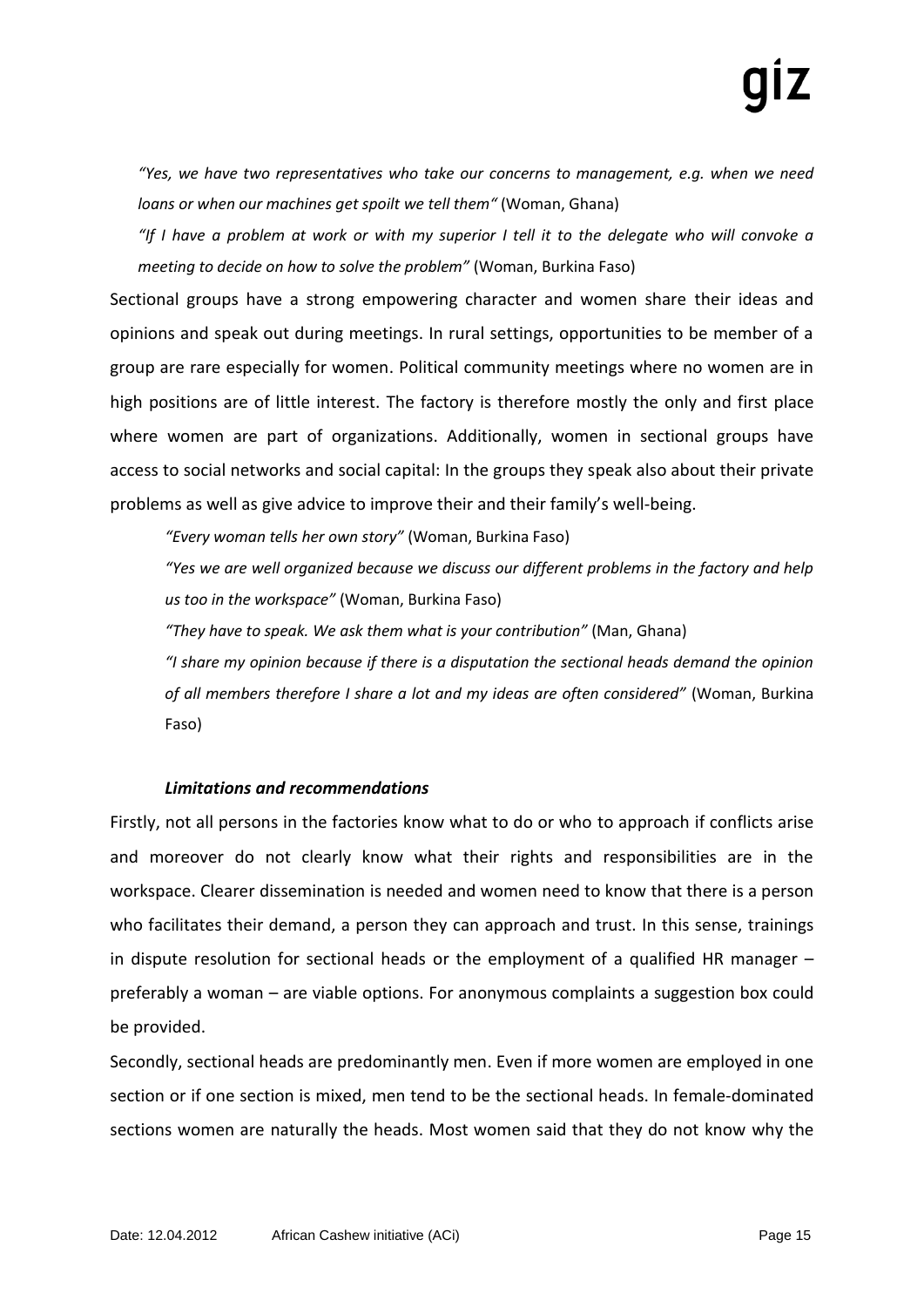positions are taken by the men or stated that women have low leadership abilities and men are naturally stronger as well as more efficient and educated than women.

*"The men have a higher position than the women. If the men speak, the women do not have the word any more"* (Woman, Burkina Faso)

As observed and analyzed from the answers given it can be concluded that the women do not question this 'status quo' and do not show a lot of interest and incentives of changing it. In that sense, women-only groups could be stepping stones for women to gradually graduating into mixed-sex organizations. The leaders of these groups would – as seen in Finding 2 with women in higher-paid factory positions – function as role models to encourage the self-esteem and potential of the other female group members as well as to reduce deep-rooted socio-cultural beliefs of women's inferiority.

*"In Africa it is like this: The women are difficult in understanding issues, the men understand more than the women"* (Woman, Burkina Faso)

This effect could be complemented with trainings and education for women and sectional heads in leadership, management, conflict resolution etc. Additionally, it would benefit the entire – predominantly female – workforce since women and their priorities are better represented in group decision-making.

Thirdly, at the factories visited there is no real union established which represents all workers. This group could articulate their concerns better to management in fixed meetings held regularly. There is strong management support for establishing a union and the directors actually want and encourage the workers to form one. In this regard, incentives to form a union need to be created as well as women as possible leaders should be identified. Workers should however still be organized in individual sectional groups which is a good approach as empowerment of women is rather facilitated in smaller groups where they do not fear voicing their concerns. However, the organization of these groups also has to be improved and regular meetings need to be held as well as clear roles of members and better group structures need to be formulated. In a possible union, the sectional groups can come together and discuss their concerns amongst each other. After an agreement and consensus has been reached the demands can be presented to management. A union would give the workers a stronger negotiation position and more bargaining power since all workers are behind it and all voices are heard.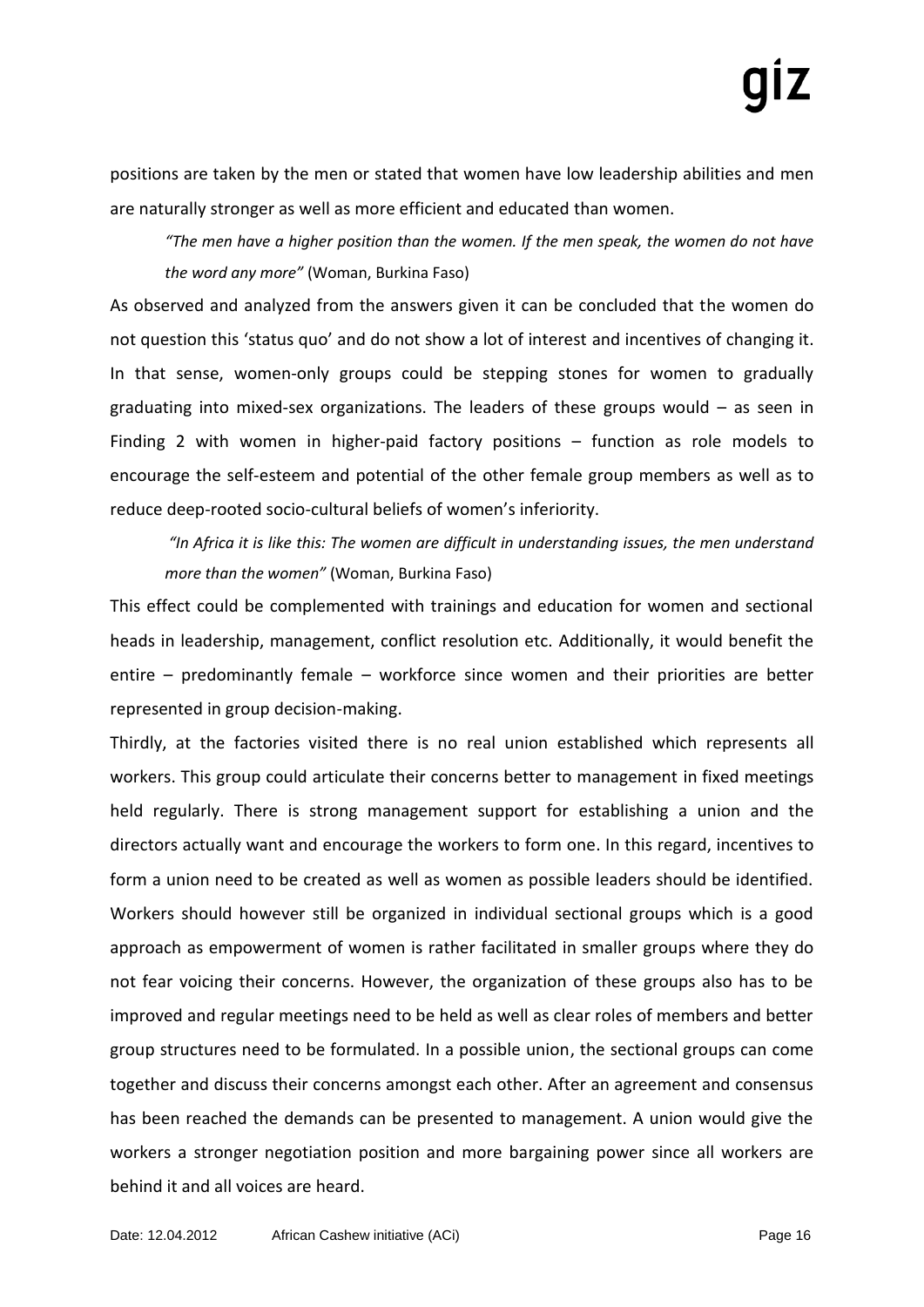# *Best practice*

In one factory where interviews have been conducted, the sections are divided into one women-only and one men-only group which are represented by a male and a female delegate. After they have met in separate meetings, they come together and discuss what they have come up with in the discussions. Women benefit from this system as they can talk freely in women's only groups, are equally represented and it is ensured that their voices are being heard. This approach might be a first step: For now there are still major misunderstandings and it might be better to have separate groups so that both can state their views and the women are not subordinated by the men. However, after the men have realized the women's potentials and capabilities as group representatives, a common group can be formed with equal representation and participation of both men and women.

# **Finding 6: Employment in cashew processing gives women their own income source and transforms their lives on many areas**

If women do not have jobs and do not earn their own money it creates problems in the family, e.g. they always have to ask their husbands for money and the permission to buy something and cannot proceed if he says no. Earning their own money at the factories which they can keep in their pockets and decide on its use independently could therefore prevent problems and troubles in the family.

*"My husband has always consulted me before making decisions. I can spend my money on what I want. My husband only asks me for some money when he is broke and needs some of the money for something"* (Woman, Ghana)

*"If you give it to your husband you are stupid. You gain it so it is your money. Why would you even give it to him"* (Woman, Burkina Faso)

*"Every one of us masters one's own income so we can both independently on what to spend the money on"* (Woman, Burkina Faso)

Due to having their own income source, being responsible for themselves and able to provide for the family, women are empowered and gain considerable self-esteem.

*"I can save some of the money for the unforeseeable expenses, the most important for me. I have enough, nobody needs to help me"* (Woman, Burkina Faso)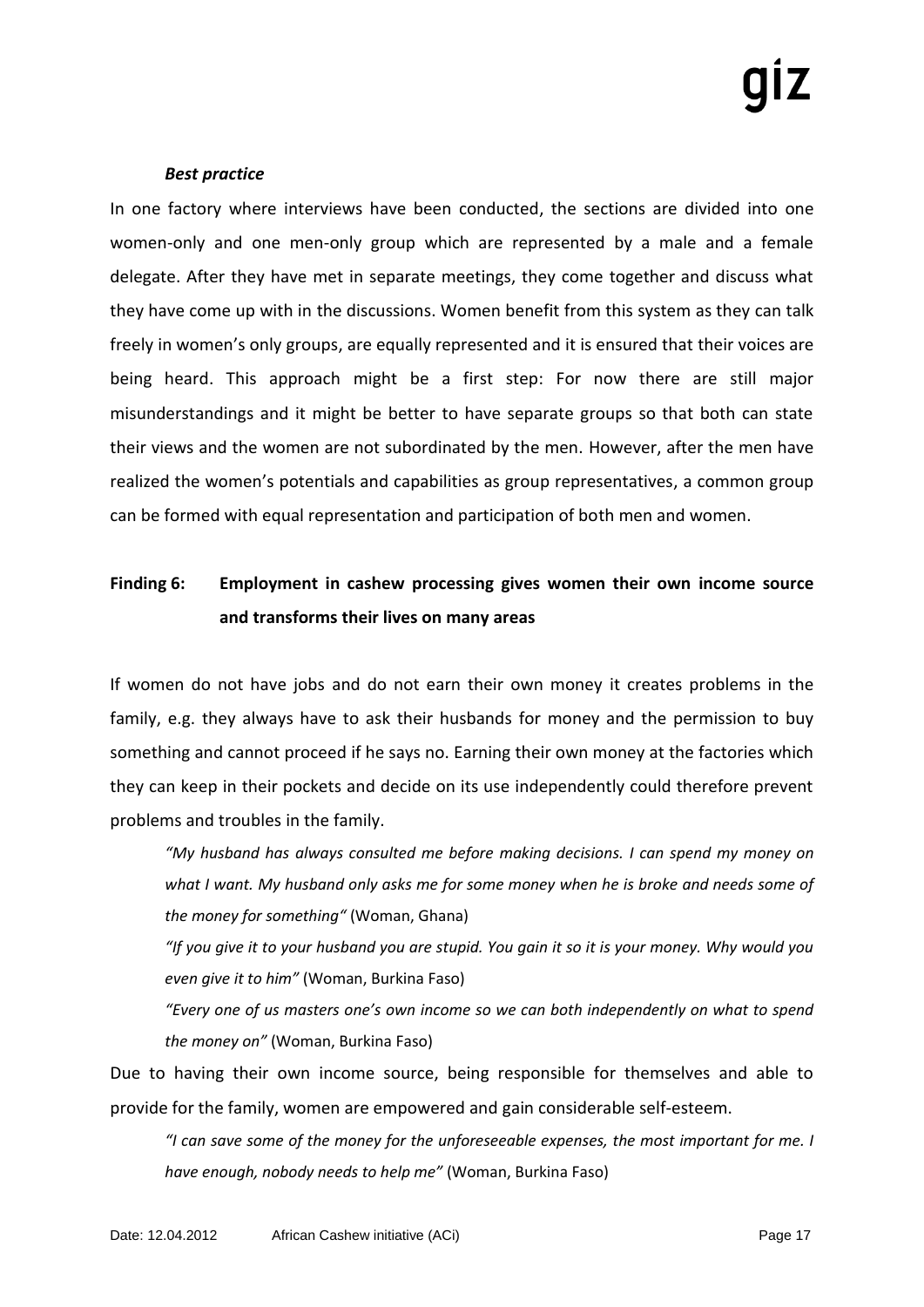Since wage-earning opportunities are rare in rural West Africa, the income is crucial for single, divorced, widowed or abandoned women who do not engage in farming. These women can take their decisions independently and provide for themselves and their children.

*"I am now like a man and responsible for all the expenses and decide what is more important"* (Woman, Burkina Faso)

*"During the time my husband was alive we ate two times at day, nowadays we have three meals"* (Woman, Burkina Faso)

Looking at two important environments of women's well being, income from the cashewprocessing factories considerably transforms women's lives.

# *a) Household/family*

As illustrated in Finding 4, women and men are equally treated in the factories. Therefore, women realize that they are not inferior, have an increased self-esteem and advocate for an equal treatment in the household as well.

*"I contribute to the family not for my husband"* (Woman, Burkina Faso)

*"At the factory the men and women are treated equally but at the household the men are stronger"* (Woman, Burkina Faso)

*"My husband has always consulted me before taking decisions. However, he hardly contributes any money for our upkeep. I have to provide money for everything"* (Woman, Ghana)

Female factory workers are often the primary breadwinner of the family – even when married – and might earn more than their husbands (unemployed, retired) and give them some of the share voluntarily. This transforms traditional power relations where the man is always the only breadwinner and the wife stays at home doing household chores. Women even send remittances to family members in more remote areas. If the husband also has an income source, often both partners have their own independent budget.

Women – unlike men – stated mostly that they work at the factory to be able to take care of their children and send them to school – especially single mothers pointed that out. Women's spending patterns – preferably on social expenses such as for health, children's education and food – therefore benefit the well-being of the entire family.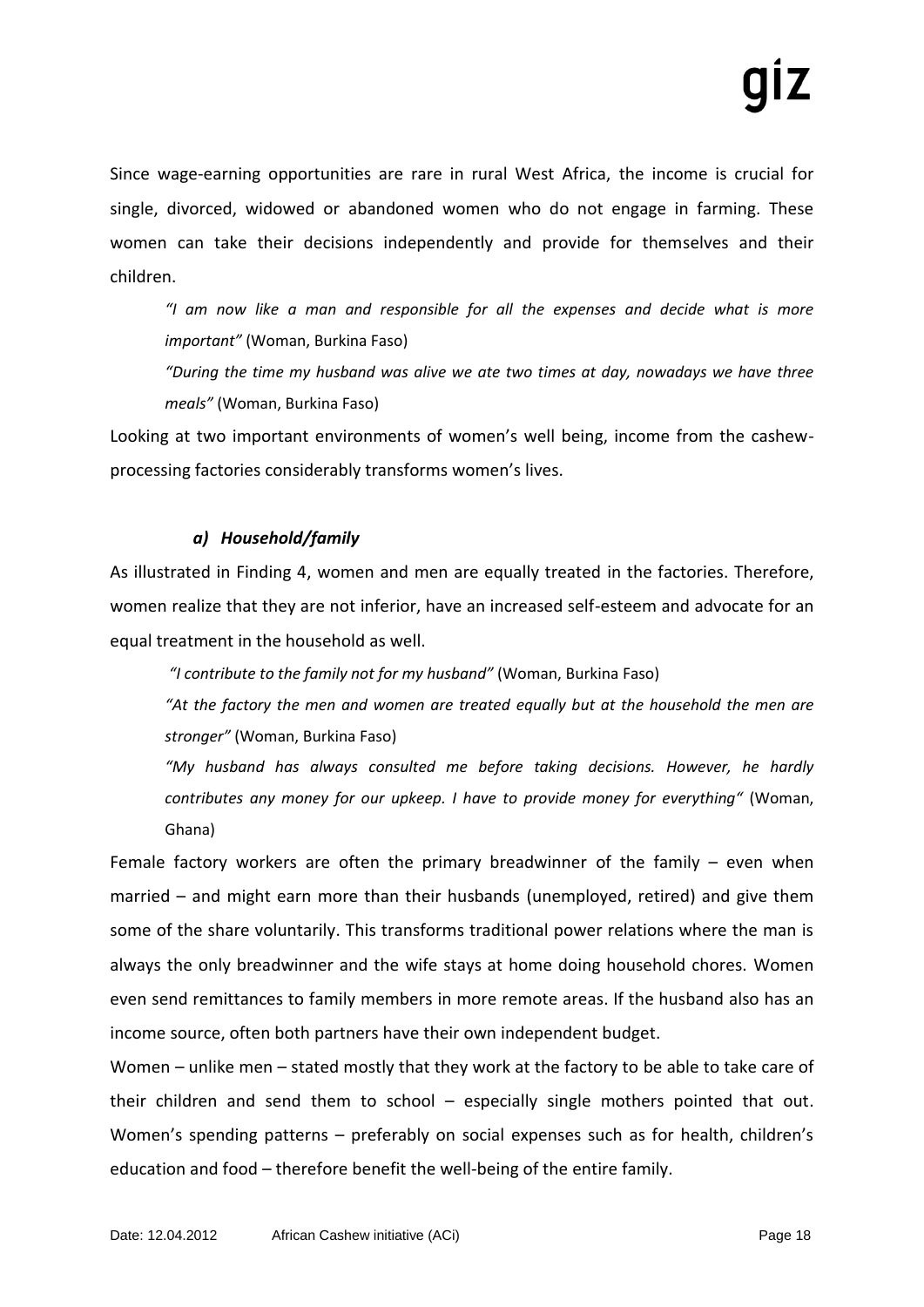*"I save some of the money I earn and spend the rest on the household"* (Woman, Burkina Faso)

*"I spend most of my money on my children's education. We hardly buy food because of my farm unless it is something we do not have at home"* (Woman, Ghana)

*"I help my husband with the educational spending and as well with the social expenses"* (Woman, Burkina Faso)

*"It happens that I now pay the school fees for our children since my husband is always travelling so I can say that my income helps a lot regarding the social expenses"* (Woman, Burkina Faso)

Usually the husbands do neither have objections that their wives work nor to the nature of their work at the factory. They are moreover confident and proud that their women contribute to the family income. If women are still young and live at home, their parents also support their work in the factories.

*"He thinks it is good and gave his agreement. We as a family need someone to earn money"*  (Woman, Burkina Faso)

# *Limitations*

Rarely husbands are against the work due to the following reasons:

- Jealousy
- Do not feel as the 'men' if women have higher incomes
- Wife has too much say in the household
- Wife does not do the housework and is always at the factory

The last reason however does not hold true and women do household chores before and after the work, some even close earlier to do the tasks. However, the women often continue to work and do not listen to their husband's objections. The findings from this survey conclude that men are primarily convinced by the money the women earn and therefore do not oppose to their wives' work at the factories – a majority of respondents stated that. A follow-up study with the husbands and other family members could however be helpful to identify if women's work commitments and empowerment creates conflicts at the household and to what extent.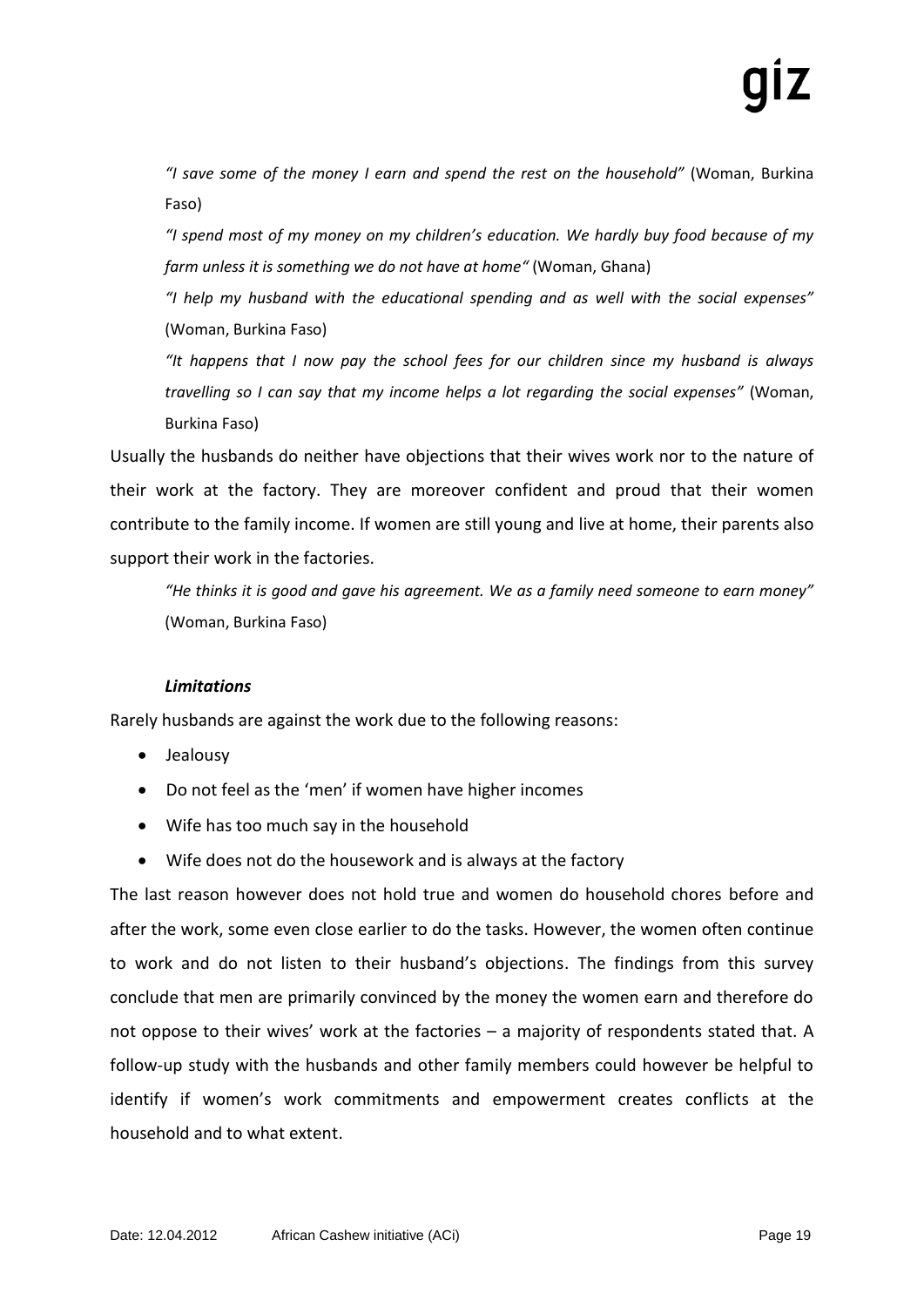# *b) Community*

Usually, women are not discriminated due to their jobs at the factories as many people from the community work here and it is considered a normal job. The opposite holds rather true and women who are jobless are stigmatized and perceived as lazy. In this regard, women gain respect in the community, from their relatives and friends due to being able to provide for their family. Moreover, community residents, friends and neighbors even ask if they could help them get employment at the factories.

*"If you want to seek advice, it is better to get that advice from somebody who works"* (Man, Ghana)

*"The people think it is good that a widow can take care of her family independently and without the support of anybody. I am even congratulated by my neighbors"* (Woman, Burkina Faso)

*"People always commend me for working hard to support my children. My husband is away so I always have to work really hard to support them"* (Woman, Ghana)

# *Limitations*

Only a few negative voices remain and people sometimes perceive the work as too hard and physical for women. Female factory hands are however not bothered by that and continue to work.

*"The people think that the factory work is not a profession for women, it is for men but I do not consider that"* (Woman, Burkina Faso)

*"The people have different opinions about the work. Some encourage me and often wish that I can get them a job at the factory. Others think that it is tiring and not well-paid"* (Woman, Burkina Faso)

# **Recommendations on awareness-raising for gender equality and women's empowerment**

- Gender sensitivity: education on women's needs, rights and responsibilities, how to involve and encourage women and realize their value in cashew production (husbands, factory directors, sectional groups)
- Establish local gender units and gender focal persons in processing factories and provide training for them on gender issues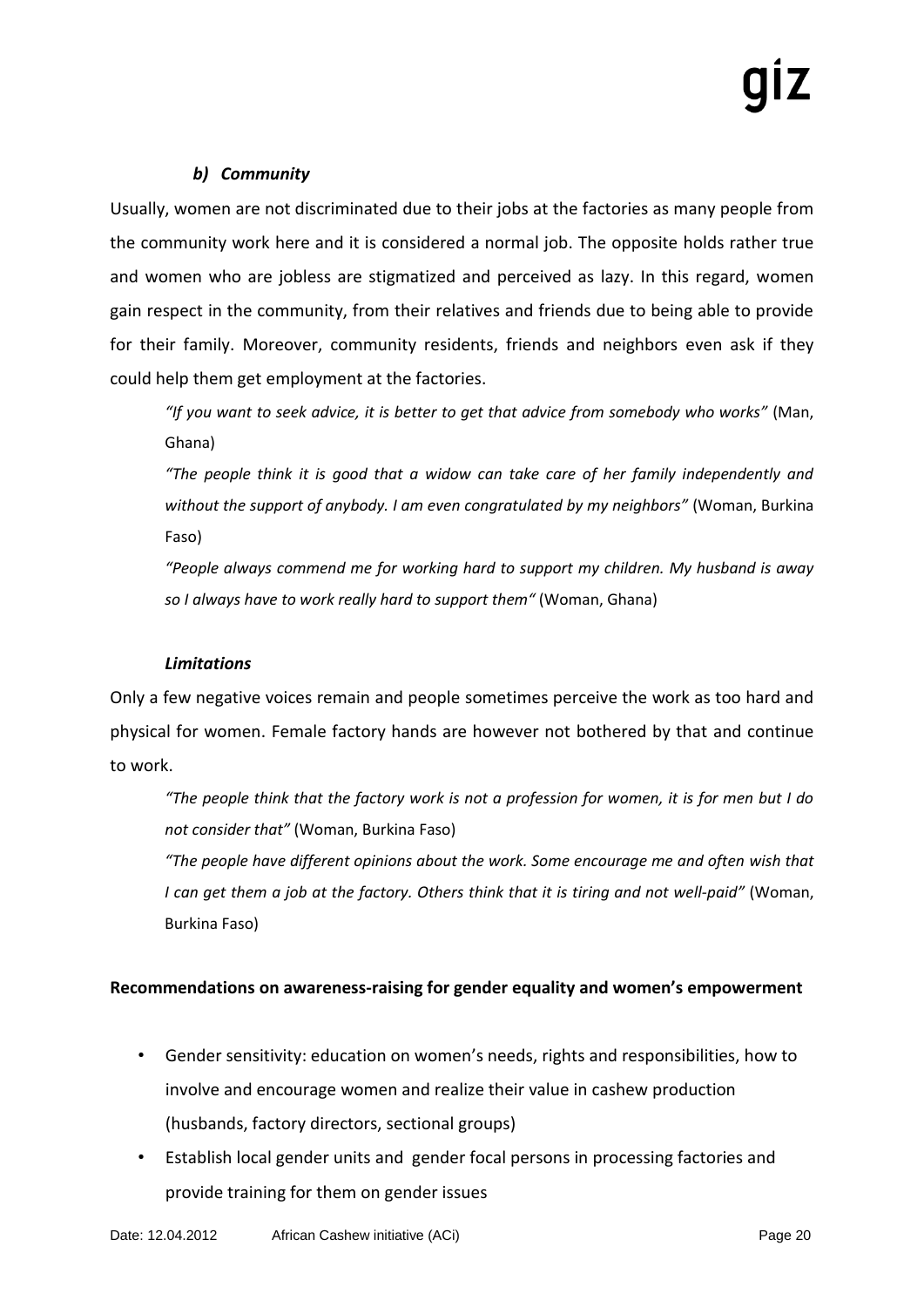- Talk to women: What do they want? Are they satisfied with their situation? How can it be improved?
- Gender awareness for community members to clear the wrong perception of gender (as being negative for the men and taking influence and power from the husbands), male household heads do not know the concept of gender and what it is about
- Render trainings for women: Money management, conflict mediation, leadership etc.
- Raise awareness on the work the women do in the factories to diminish negative perceptions, e.g. invite husbands to the factory and create flyers on the work

# **5. Other findings**

This section will take a closer look at what has been mentioned by the workers and has no direct gender dimension.

# **5.1 Application process**

People hear of the work in the factory mainly through word of mouth from friends, neighbors or other community residents. Moreover, newspaper advertisements cause the attention of the workers. Employees have to write a formal application letter stating their motivation etc. in order to apply. Factory hands do not need to submit a CV in most factories, for supervisors and other higher-paid jobs it is required. Once invited to the company, the possible new worker has an interview with the manager. There are not many selection criteria, preferred are young employees who have to be physically fit and capable of doing the challenging work. Prior to working in the factories, no tests or practical work trainings have to be passed. Women are generally more interested in the factory job than men who prefer doing farming or other employment activities.

# **5.2 Trainings**

Before starting to work, employees are trained by the supervisor or technician in their respective work area, e.g. on how to use the machines or to increase the amount of kg processed. These trainings are often repeated from time to time to refresh the knowledge for the individual or for all. In this regard, ACi has trained supervisors and management who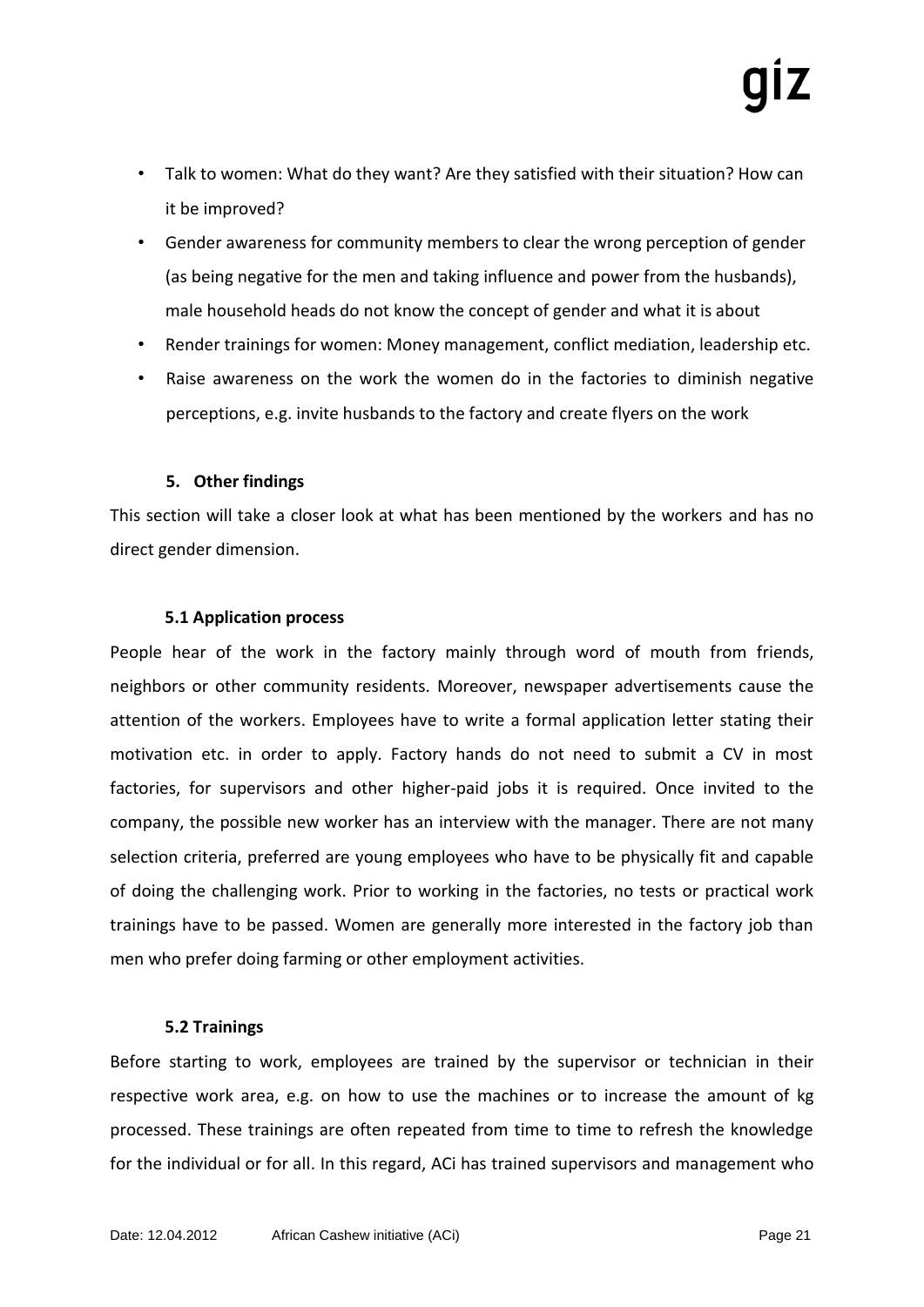pass the knowledge on to their employees, e.g. in hygiene, food safety, good practices in processing etc. Some of the advantages of these trainings stated by supervisors and managers: workers wash their hands, clean the tables and working materials as well as wear protective clothing. However also supervisors benefitted and learned how to communicate adequately with the employees, what their rights and regulations are, and have recognized the importance of food safety.

*"What ACi does is a good thing. We have benefitted immensely. Food safety and hygiene s important and has had a direct impact in our work. We became more enlightened and disseminate the good practices to our workforce"* (Man, Ghana)

# *Best practices*

In one factory, employees went together on a trip to another factory to see how they work and to exchange knowledge. This can be especially useful for small processing companies to learn from the big ones in e.g. mechanization of the processing or improve quality of nuts, but also the big companies can learn something from the small ones, e.g. work ethics, comfortable work atmosphere. In this regard, a platform and regular meetings in a specific factory could facilitate knowledge-sharing and learning best practices to apply in their own workspace. Following the example of one factory visited, companies could offer 'extracurricular' activities in e.g. alphabetization, hygiene, leadership, book keeping and money management for their workers – these trainings would make the employees more knowledgeable and they could apply the skills at their workspace.

# **5.3 Facilities**

Mainly due to lack of financial means, there are several shortcomings with regards to the facilities in the processing plant, especially in smaller plants. The machines for example are very old and without good quality (nuts break easily, machine itself breaks). Employees also expressed the wish of having chairs with back support. Often however the workers do not perceive the facilities as inadequate and are comfortable working with them.

*"We have very hygienic sanitation facilities. There is always water to wash your hands and even before we start work, we wash our hands"* (Woman, Ghana)

*"We are provided with everything. Are there any safer machines out there?"* (Woman, Ghana)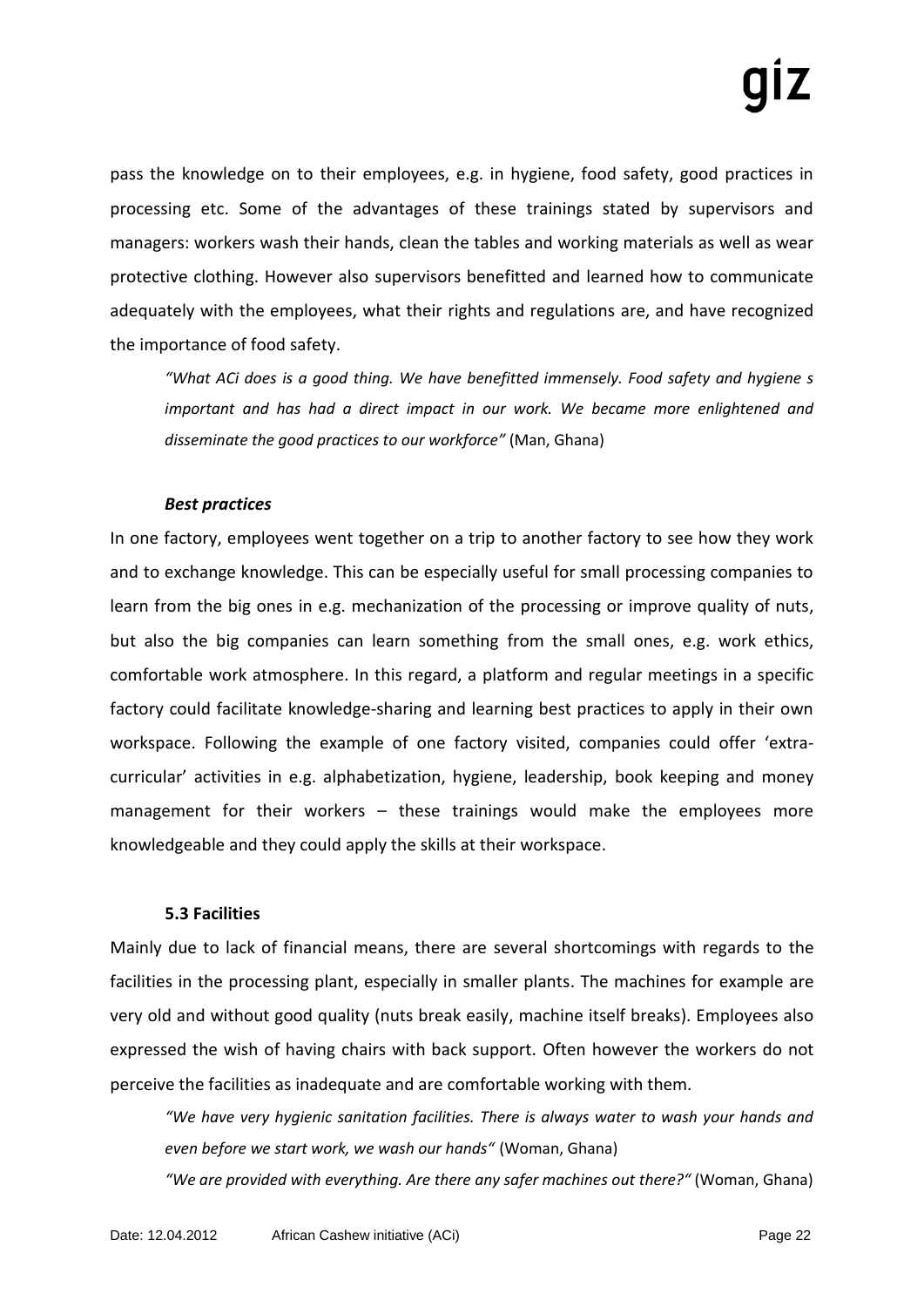In most factories there is a company bus picking up workers who live far away. Since it has not been practice before, it really helps employees who are tired after walking long distances.

Concerning equipment, workers have reported that there are no hair caps, mouth and heat protectors. Gloves are often not immediately replaced when broken. Workers also sometimes do not use the provided coconut oil and end up with wounds on their hands. Here, better control need to be emphasized and strict regulations must state the necessity of using the oil.

Child care facilities are not provided in the factories, often they are however constructing one or planning to construct one and employ caretakers. Therefore, problems arise and often the children wait for their mothers outside the gate with their older siblings since there is no one to take care of them. Some factories provide a canteen for their staff which is very welcomed by the factory hands. Also, separate bathrooms are usually provided, are however not always equipped with tissues and soap.

Further shortcomings reported (do not apply to all factories):

- Bad ventilation in the factory, too hot
- There are not enough toilets
- No earplugs to reduce the noise

# **5.4 Medical services**

The supply of medical services could be improved in the factories visited. There is often only basic medical treatment with basic first aid kits (plasters, tape etc.) and no medicine or doctoral advice is given. Moreover, medical check-ups prior to working or from time to time are not provided for the workers. Given the regularity of incidences at the factories  $$ however minor in nature – such as wounds or body pains as well as the smoke from the oven and the oil of the nuts affecting their health, a better treatment is seen as definitely necessary. If a person is seriously sick however, she/he is taken to the hospital.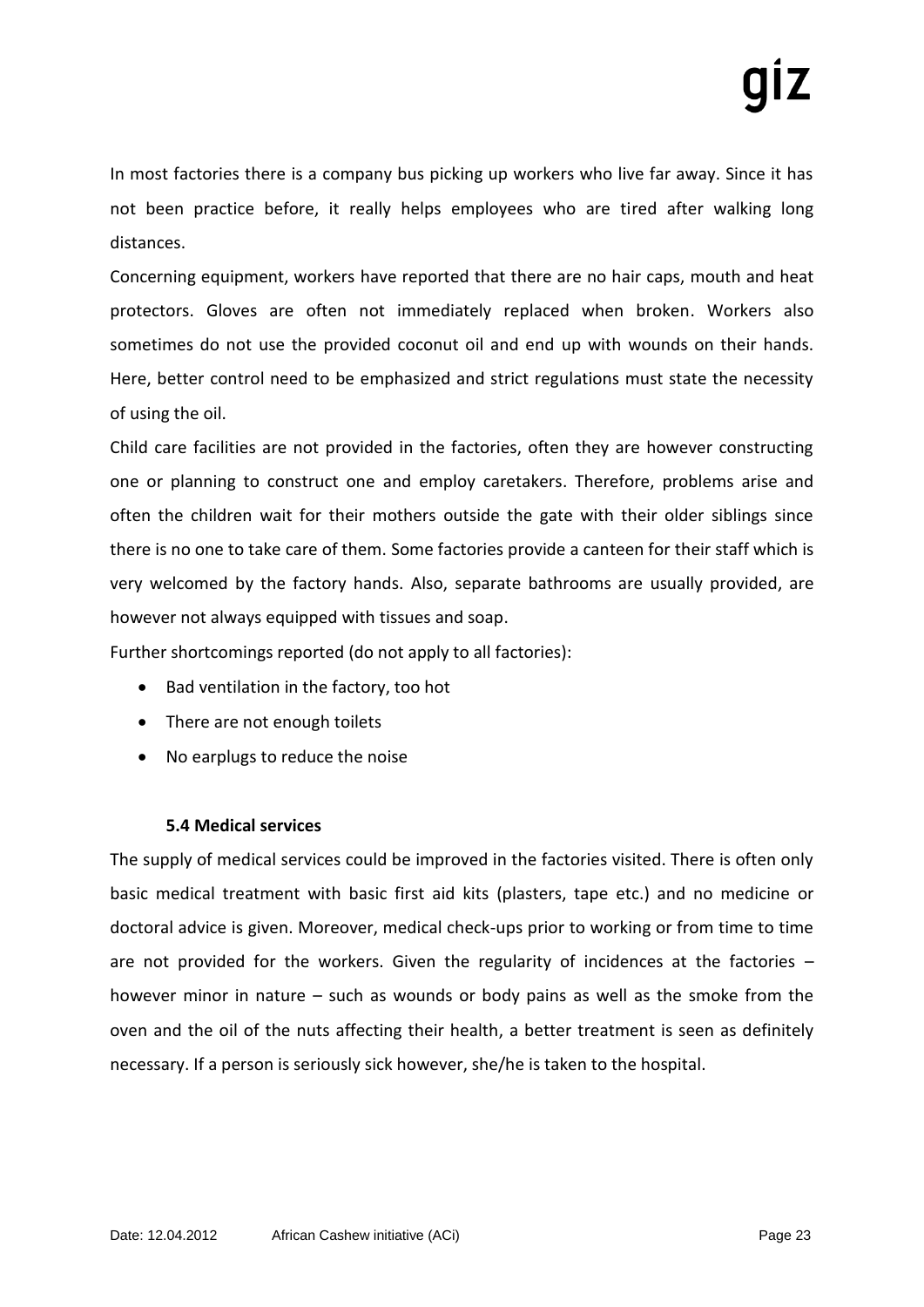# *Best practices*

- Invite medical staff from town for medical check-ups and blood tests as well as to provide them with health cards for regular visits
- Trainings on emergency regulations with an appointed safety manager in each section

# **5.5 Contracts**

Factory hands have – unlike main staff – usually no pensions or paid leave days. Employees have automatically access to social security and health insurance programs. Findings show that there are a lot of shortcomings in contract matters. Often, there is even no written contract provided for factory hands who expressed the wish of having one and which is necessary due to ensure transparency of the hiring and working process. Again written contracts are only provided to supervisors or in higher-paid jobs. Hence, employees do not know their concrete labor rights and responsibilities in the factory. There are two reasons for that and firstly workers might not be very interested in contract contents, e.g. employees expressed that they have no time to read or deliberately did not read the contract so did not understand the conditions. On the other hand however, it can be noted that contents are not clearly explained to the workers who did not understand amongst others:

- The technical terms of the contract
- The process of deductions (how much, when) for social security programs
- What to do and who to approach if there are contract violations
- The process of leave days and if they are paid or not (leave days are usually seen as the break of the factory due to the temporary nature of the job)

# **5.6 Child labor**

The research team has not seen any children working in the factory visited. Interviewed managers and employees state the same. Managers pay close attention to this issue and do everything they can to prevent employing underage workers, e.g. employees have to provide an ID card before starting to work and it is strictly prohibited that children of workers enter the factories. Given the delicacy of this topic and incidences in the past, these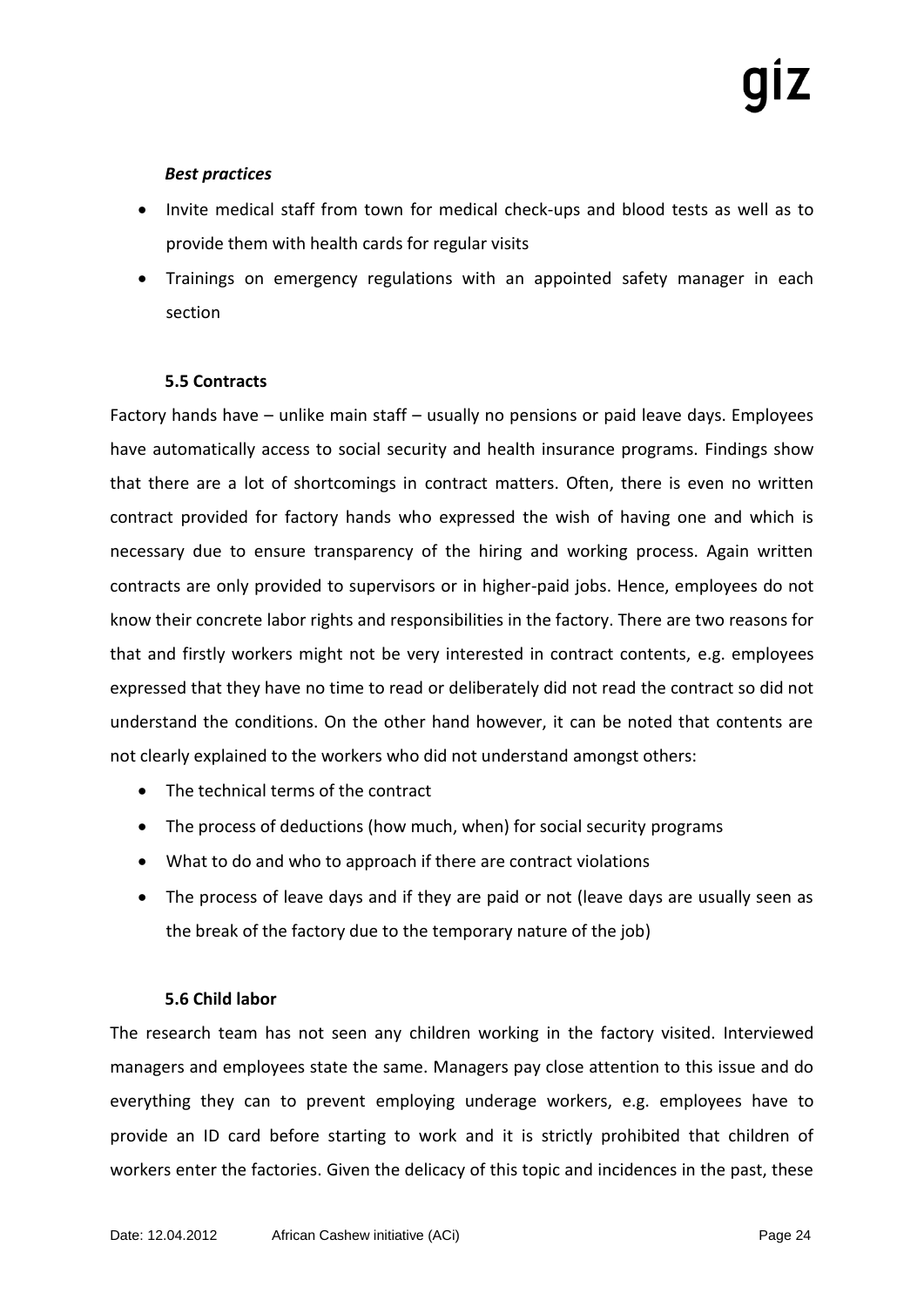measures should be kept and eventually be extended, e.g. asking the workers clear questions about their life, education and backgrounds since ID cards can also be faked. Problems have been identified regarding the children of employees: They often have no relatives at home to take care of their children and day care centers in the remote villages are very rare. Moreover, it has been seen that outside the factories sometimes children might pick and sell the raw nuts which fell off the truck as well as sell water, juice etc. Since the area is outside the factory, the managers are not responsible and liable for these, however maybe solutions can be found together with the children and their parents in order to get a better perspective in life.

# **5.7 Further recommendations and best practices**

*"We have to do everything that helps Ghana's cashew industry to move on"* (Man, Ghana)

- Have a credit system established at the factory to get workers access to micro loans with lower interest rates than in rural banks; the company would also benefit from reimbursements and higher motivation of workers
- Motivations to increase work performances: Employee of the month with gifts, top 10 lists etc.
- Apply and register with food standards (Ghana or Burkina Faso Standards Board, ACA Seal etc.) but also with social standards of work ethics regarding the working conditions: regular social audits and controls
- Talk to the workers or do employee surveys to find out how they perceive the work and what could be done better, what support they need etc.
- Workers demand more salaries: No empty promises from management, make standpoint clear and explain the situation, regular staff talks to clarify the issue
- Form a stakeholder platform to facilitate knowledge-sharing of best practices and information between the companies (what can small companies learn from big ones and vice versa) and project countries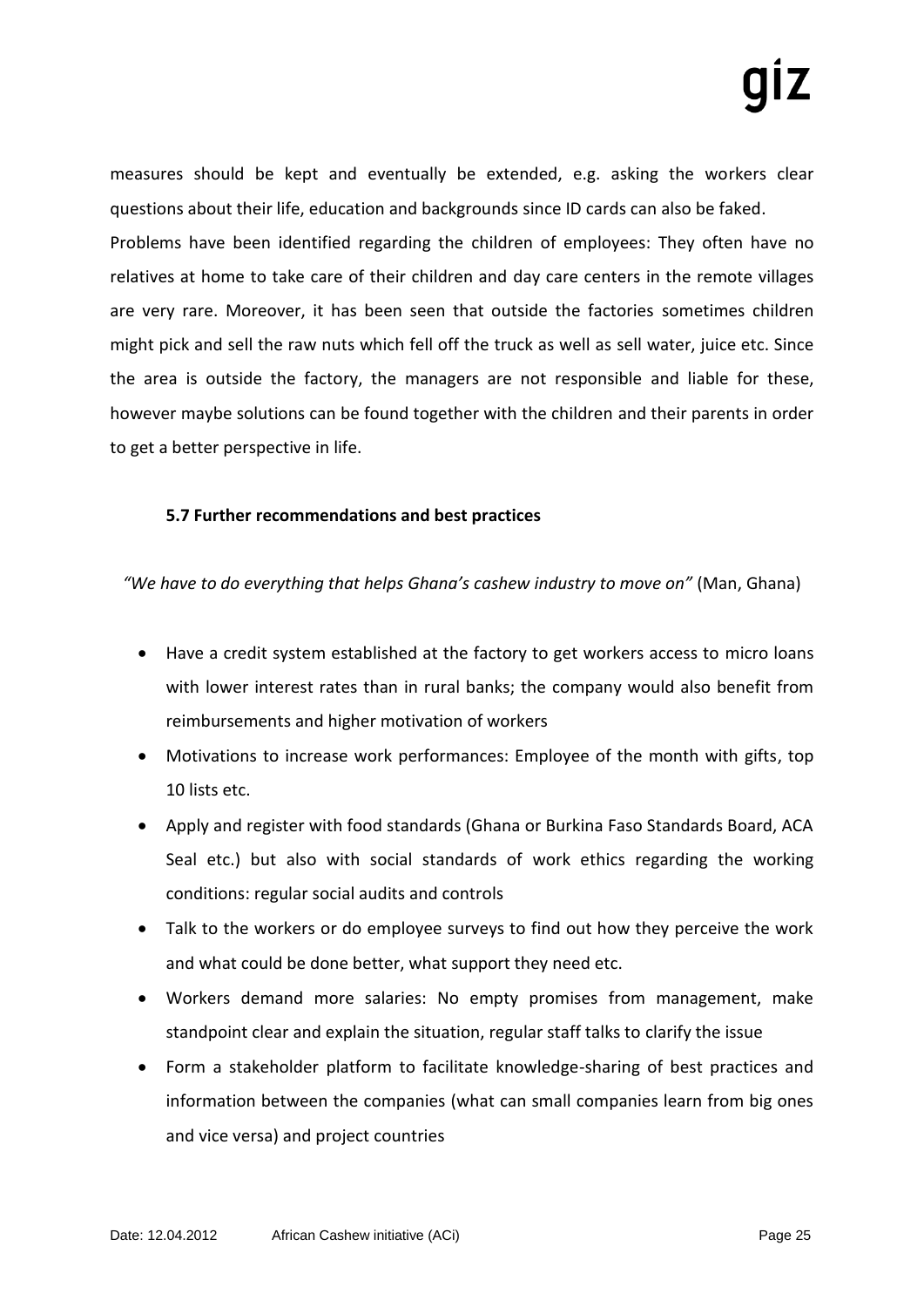- Facilitate learning as well from other functioning cashew-processing countries (Brazil, India)
- Regular updates and news of the cashew business and market to directors and managements
- Support also local schools and crèches financially to take on more children of workers
- Tell the workers the complaint process, e.g. who to approach, when will it be handled etc. and the process on doing mistakes, e.g. what the sanctions are, how many mistakes can be made etc.

# **6. Conclusion and perspective: Gender pays off**

As argued in the introductory paragraph and found out in the findings, employing women and having more women in leadership positions does not only have a 'social' effect regarding gender equality and women's empowerment but also an 'economic' impact as it does lead to economic growth.

Firstly, creating jobs for women in processing benefits the economy: Cashew processors with women in higher positions widen their talent pools. This is due to the fact that neglecting women's capabilities results in having less adequate and qualified candidates for a certain position. Companies in these competitive times cannot afford losing these talents. Moreover, the diversity of opinions, viewpoints and new ideas that women bring to the discussion enriches decision making and stimulates ingenuity.

Secondly, the concept of corporate social responsibility becomes more and more important: Consumers and investors are increasingly looking for social, ethical and environmental standards in their suppliers. Facilitating women's empowerment and equal representation of women and men in the factories is a huge part of this concept so if cashew-processing companies want to reach new and more consumers, they have to put greater emphasis on that. Additionally, also donors and governments pay greater attention towards measures of gender equality and if the companies consider that, they are more likely to be rewarded with funds, partnership possibilities (Private-Public-Partnerships, PPPs) or other beneficial interventions.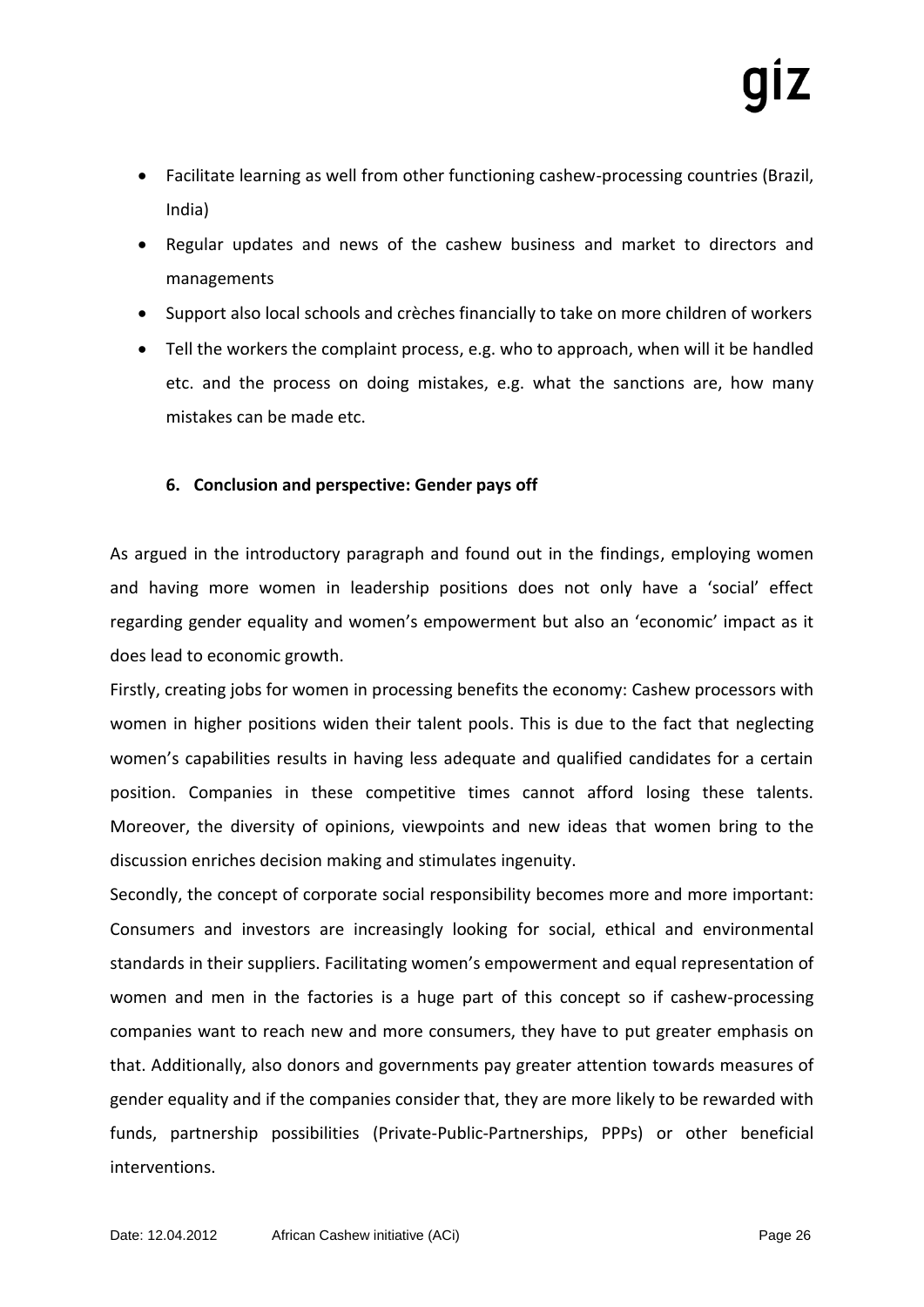Thirdly, cultural and social norms might change more quickly and adapt as the economic returns from women working become evident and men accept and respect women more due to being able to contribute and provide for their families.

Lastly, as seen in the findings, the stories behind the numbers are hugely encouraging. If jobs are created for women they do not only have their own income source but it also transforms lives, household relations and empowers women to take care of their own needs. Ultimately reach the next generation is reached through women's spending patterns benefitting their children and the well-being of the family.

**"This place has really helped me with my financial problems. Before I came here, I did not have much to spend, now I can get enough to feed my family" (Woman, Ghana)**